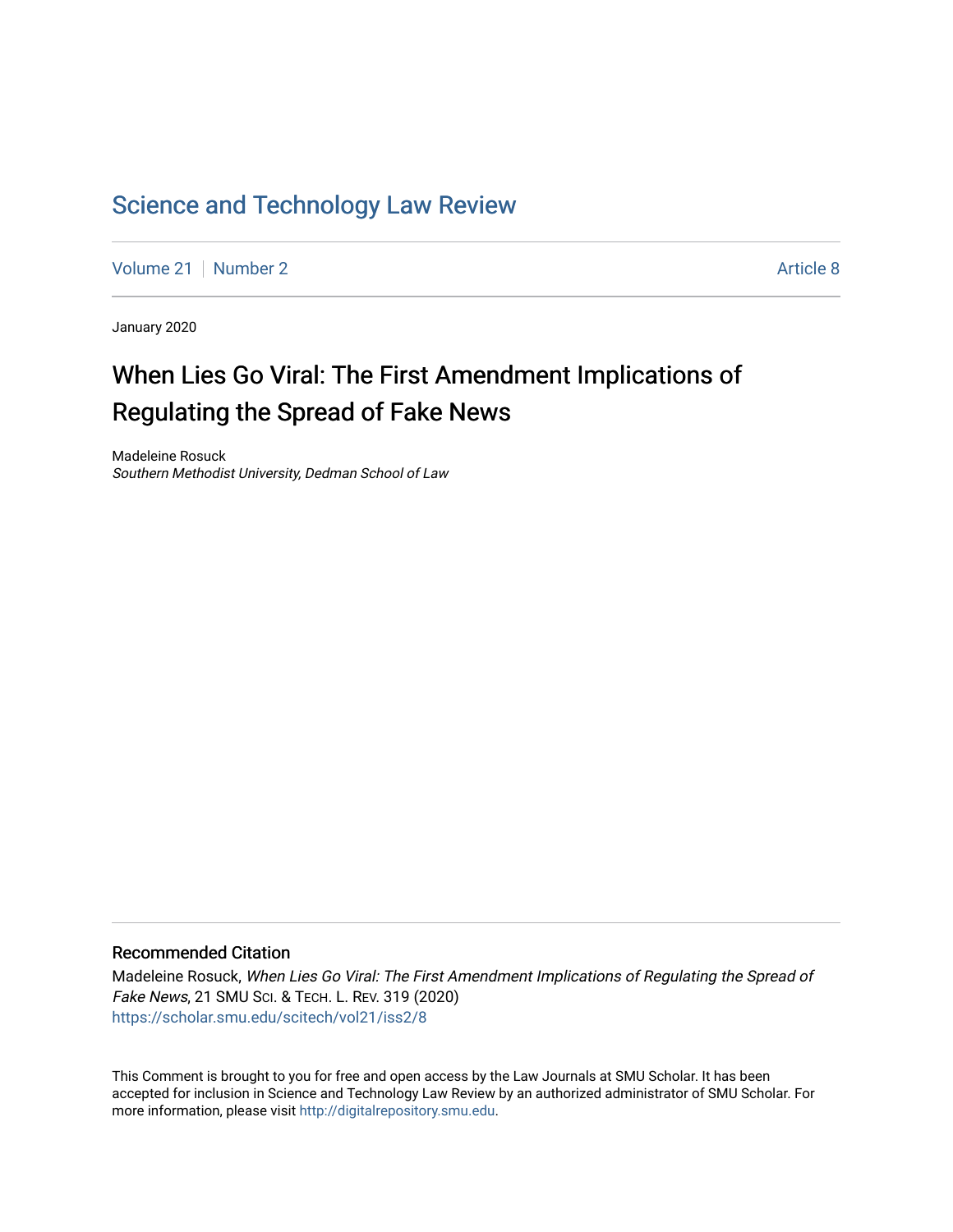## **When Lies Go Viral: The First Amendment Implications of Regulating the Spread of Fake News**

## *Madeleine Rosuck\**

## **I. INTRODUCTION**

In 2017, Dictionary.com added three hundred new words to its website.1 The site adds words and phrases each year that are searched and used most often, and the 2017 picks offer an alarmingly accurate illustration of the pressing issues that the United States faces today and the way in which American citizens talk about those issues.2 Of particular note are the added phrases "alt-right," "kompromat," and "fake news."3 The term "kompromat" is a Russian term meaning "compromising and incriminating material that is sometimes forged or fabricated, used to sabotage or discredit a political opponent or public figure and ultimately destabilize society by causing extreme doubt and cynicism."4 The site defines the term "fake news" as "false news stories, often of a sensational nature, created to be widely shared online for the purpose of generating ad revenue via web traffic or discrediting a public figure, political movement, company, etc."5 While the jury is still out on who coined the term "fake news,"6 the fact that the phrase has been used and searched enough to merit its being added to a site averaging 5.5 billion word searches annually is telling.<sup>7</sup>

The significance and popularity of these terms can be traced to the United States' 2016 presidential election, at which time warnings were first given by the Director of National Intelligence that there were indications of

- 1. *See* AJ Willingham, *Hangry, Sext, Alt-Right: Dictionary.com Adds 300 New Words*, CNN (Apr. 3, 2017), http://www.cnn.com/2017/04/03/health/dictionary-com-words-added-trnd/index.html.
- 2. *See id.*

- 4. *Id.*
- 5. *Id.*

Madeleine Rosuck is a 2019 Candidate for a Juris Doctor at SMU Dedman School of Law. She received a Bachelor of Science in Communication Studies from the University of Texas at Austin.

<sup>3.</sup> *See* Alyssa Pereira, *Dictionary.com Adds "Kompromat," "Fake News," and More to Online Database*, SFGATE (Sept. 28, 2017), http://www.sfgate.com/ technology/article/Dictionary-com-kompromat-fake-news-alt-12238807.php.

<sup>6.</sup> *See* Chris Cillizza, Analysis, *Donald Trump Just Claimed He Invented "Fake News"*, CNN (Oct. 26, 2017), http://www.cnn.com/2017/10/08/politics/trumphuckabee-fake/index.html (noting that Donald Trump claims that he came up with the term "fake news," while Merriam-Webster claims that the term was utilized with regularity starting at the end of the 19th century).

<sup>7.</sup> *See About*, DICTIONARY.COM, http://www.dictionary.com/e/about/ (last visited Feb. 5, 2019).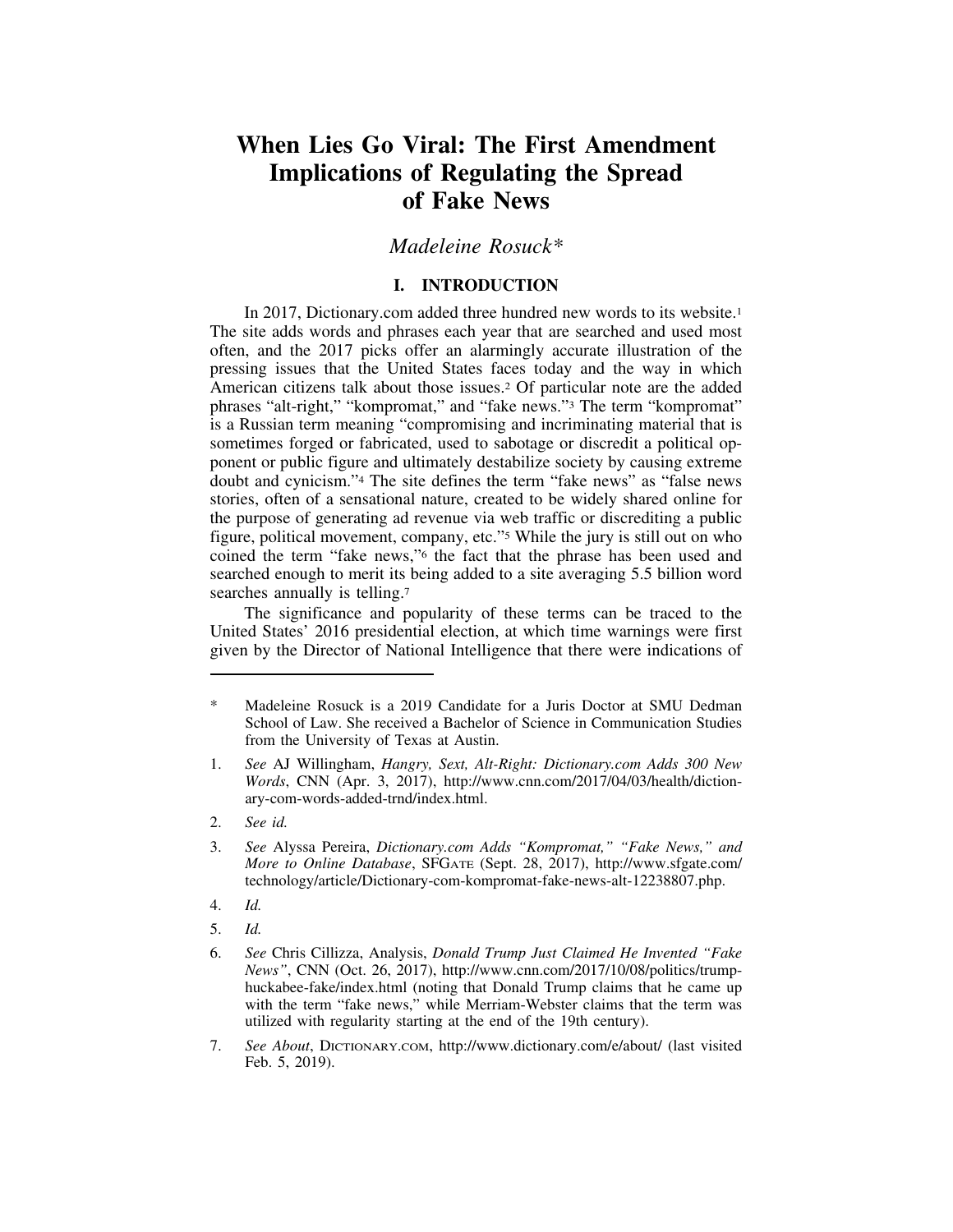cyberattacks against the 2016 presidential election.8 Since then, the U.S. government and judiciary have exposed a litany of evidence and information substantiating claims regarding interference from foreign countries on the presidential election.9 The unearthing of this information has led American citizens and officials to ask: Who let this happen?10

The answer came from a hearing held on Capitol Hill on November 1, 2017, in which the Senate and House Intelligence Committees directed fire at the leaders of various social media platforms, such as Facebook, Google, and Twitter.11 During the hearing, the House Intelligence Committee presented numerous examples of accounts and advertisements that were targeted at American citizens and voters during the 2016 presidential election.12 The focus of the hearing was largely the scolding of social media platforms for "[w]hether knowingly or unknowingly, [helping to] legitimize and spread Russian disinformation."13

In society today, there is an ever-growing presence and influence of social media platforms.14 Americans increasingly rely on these platforms to receive accurate information.15 With that reliance comes a responsibility to monitor what is being posted on those sites, not to restrict opinions or speech. Rather, social media platforms need to ensure that the information dissemi-

9. *See id.*

- 11. *See id.*
- 12. *See id.*
- 13. *Id.*

<sup>8.</sup> *See* Miles Parks et al., *2016 Under Scrutiny: A Timeline of Russia Connections*, NAT'L PUB. RADIO (Oct. 31, 2017), https://www.npr.org/2017/10/31/5379269 33/2016-under-scrutiny-a-timeline-of-russia-connections.

<sup>10.</sup> *See* Nicholas Fandos et al., *House Intelligence Committee Releases Incendiary Russian Social Media Ads*, N.Y. TIMES (Nov. 1, 2017), https://www.nytimes .com/2017/11/01/us/politics/russia-technology-facebook.html.

<sup>14.</sup> *See Social Media Fact Sheet*, PEW RES. CTR. (Jan. 12, 2017), http://www.pewin ternet.org/fact-sheet/social-media/ (showing roughly sixty percent growth in number of U.S. adults who use at least one social media site from 2006 to 2017) [https://web.archive.org/web/20180121093422/http://www.pewinternet .org/fact-sheet/social-media/].

<sup>15.</sup> *See* KNIGHT FOUND., AMERICAN VIEWS: TRUST, MEDIA AND DEMOCRACY 3 (2018), https://kf-site-production.s3.amazonaws.com/publications/pdfs/000/ 000/242/original/KnightFoundation\_AmericansViews\_Client\_Report\_010917\_ Final\_Updated.pdf ("Underscoring the changing news landscape, equal proportions of Americans rely on social media as rely on newspapers to stay informed."). *But see id.* at 2 ("Seventy-three percent of Americans say the spread of inaccurate information on the internet is a major problem with news coverage today.").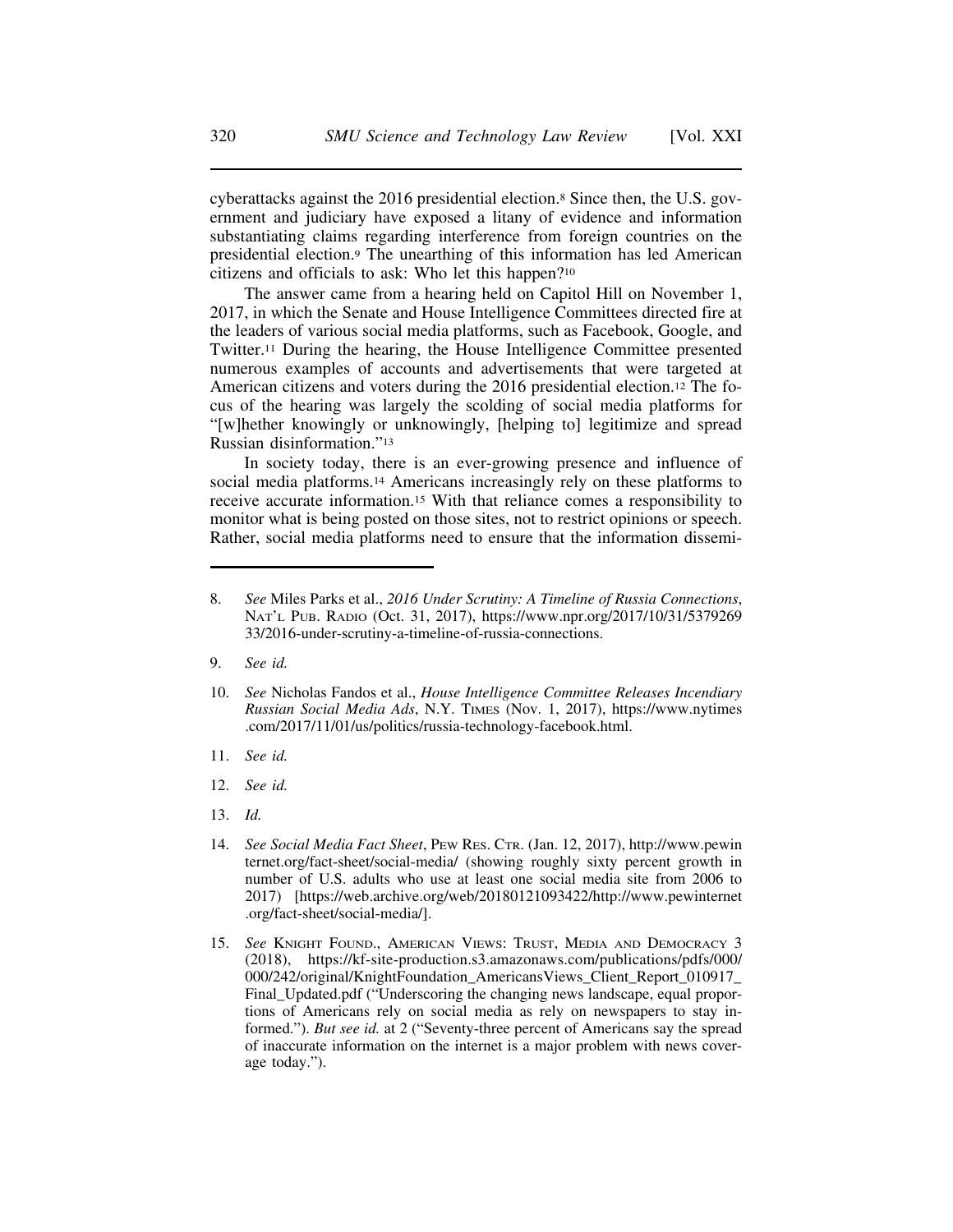nated is verified as true and accurate.16 Many media platforms on which users regularly rely for accurate news and information have enacted policies to ensure truth and accuracy in the articles and information they circulate.17 For instance, National Public Radio (NPR) has instituted a social media ethics policy aimed at ensuring the content posted on their site, or spoken about publicly, by their employees is verified as true and accurate.18 Their policy explicitly demands that employees "[v]erify information before passing it along," that employees "[b]e honest about [their] intent when reporting," and that employees also "[a]void actions that might discredit [their] professional impartiality."<sup>19</sup>

The reasons for requiring articles, news, and information posted on these regularly-visited and relied-on sites to be verified as true and accurate are numerous. In addition to the inherent desire most people have in obtaining information that is verified as true and accurate,20 "[t]he unmediated character of social media speech also increases its potential for sparking violence."21 This is because social media platforms inherently allow for a greater number of people to participate in unmediated communication which increases the probability of incendiary speech and—because of the size of the online audience—can, in turn, increase the potential for violent reactions to that speech.22 This is where the First Amendment argument for the protection of free speech becomes especially important. Proponents of free speech argue that social media companies have no standing to limit opinions and ideas as expressed on their platforms.23 These critics have legitimate arguments re-

- 18. *See Social Media*, NAT'L PUB. RADIO: NPR ETHICS HANDBOOK, http://ethics .npr.org/tag/social-media/ (last visited Feb. 5, 2019).
- 19. *See id.*
- 20. *See A New Understanding: What Makes People Trust and Rely on News*, AM. PRESS INST. (Apr. 17, 2016), https://www.americanpressinstitute.org/publications/reports/survey-research/trust-news/ (showing survey results that eightfive percent of respondents "say accuracy is a critical reason they trust a news source").
- 21. Lyrissa Barnett Lidsky, *Incendiary Speech and Social Media*, 44 TEX. TECH L. REV. 147, 149 (2011).
- 22. *See id.*
- 23. *See, e.g.*, Charles Arthur, *Twitter Faces Censorship Backlash*, THE GUARDIAN (Jan. 27, 2012), https://www.theguardian.com/technology/2012/jan/27/twitterfaces-censorship-backlash (explaining that Twitter received considerable back-

<sup>16.</sup> *Cf. id.* at 2 (noting that the public agrees information needs to be verified but is split on who should be held responsible for ensuring its accuracy).

<sup>17.</sup> *See, e.g., About The Economist: Fact-Checking Standards*, THE ECONOMIST, https://www.economist.com/about-the-economist#fact-checking-standards (last visited Feb. 5, 2019); *Policies and Standards*, WASH. POST (Jan. 1, 2016), https://www.washingtonpost.com/news/ask-the-post/wp/2016/01/01/policiesand-standards/.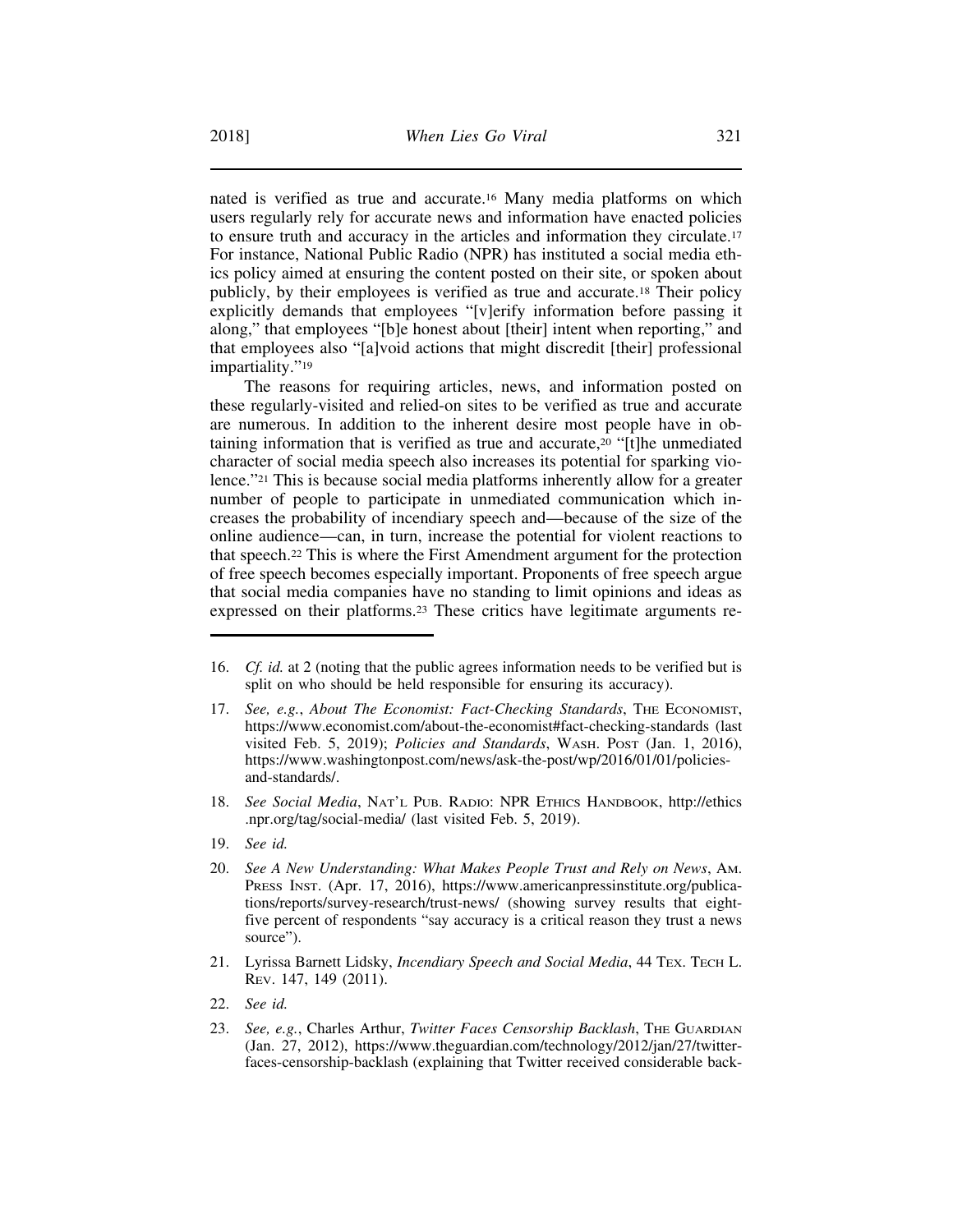garding the limits of the constraints on free speech.24 However, their arguments fail to address situations in which the speech being promoted is likely, if not certain, to incite violence, which is a valid and widely-accepted exception to the protection afforded by the First Amendment.25

This Comment will argue that social media companies have both ethical and social obligations to monitor the information being shared on their platforms and to ensure that the information shared is verified as true and accurate. Accordingly, this Comment will analyze the arguments presented by both supporters and opponents of this idea and will supply a reasoned analysis for why the obligations incurred by these social media companies override the conflicting arguments for complete First Amendment protection. First, this Comment will provide a summary of the use and influence of social media platforms due to their reach and prevalence and analyze arguments regarding the responsibilities of social media platforms. Next, this Comment will analyze the ability of social media platforms to censor information. Finally, this Comment will suggest a solution for how to overcome the conflicting arguments and how to regulate posted information in a way that both protects free speech and ensures that the information circulated on these sites is verified as true and accurate.

## **II. THE REACH AND INFLUENCE OF SOCIAL MEDIA PLATFORMS**

In today's age, social media platforms are the dominant way in which Americans receive information.26 In order to understand the sheer scale, reach, and influence that social media platforms have on users and the information they receive, it is important to examine the statistics.

## **A. Social Media Users**

In 2017, sixty-nine percent of Americans were active users of social media sites.27 Seventy percent of Americans use social media platforms specifically to "connect with one another, engage with news content, [and] share

27. *Social Media Fact Sheet*, *supra* note 14.

lash when the company revealed that it had implemented a system that would allow the platform to withhold particular tweets from specific countries, on a case-by-case basis).

<sup>24.</sup> *See* Joel Feinberg, *Limits to the Free Expression of Opinion*, *in* PHILOSOPHY OF LAW 379, 379 (Joel Feinberg & Jules Coleman, eds., 7th ed. 2004) (explaining the view of John Stuart Mill that suppression of speech is always worse than the speech itself).

<sup>25.</sup> *See id.*

<sup>26.</sup> *See* Chava Gourarie, *Censorship in the Social Media Age*, COLUMBIA JOURNAL-ISM REV. (Jan. 21, 2016), https://www.cjr.org/analysis/censorship\_in\_the\_soci al\_media\_age.php.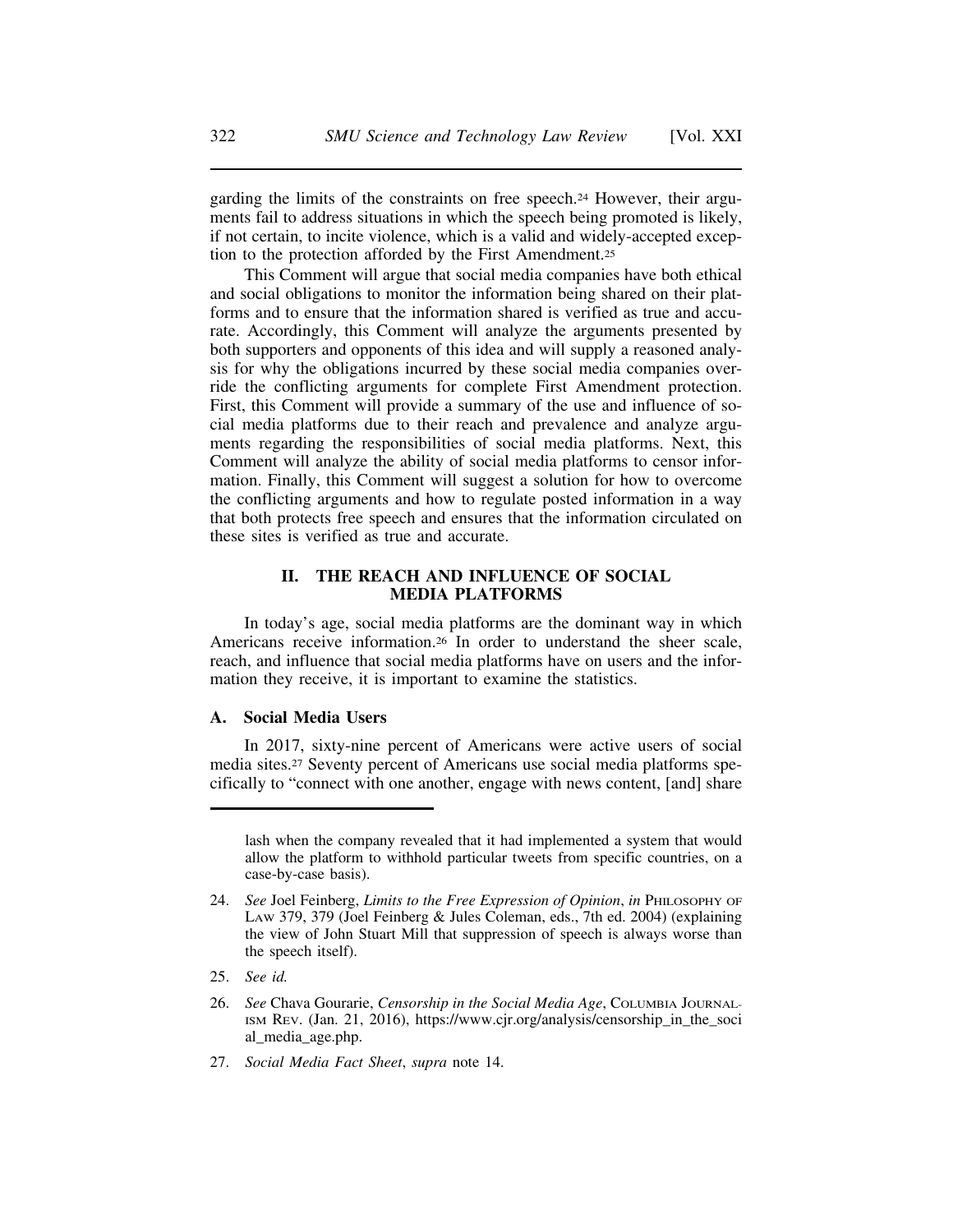information."28 Of the major social media platforms, Facebook is the most widely used.<sup>29</sup>

#### **B. Facebook**

In 2016, nearly thirty-nine percent of the world's population used Facebook.<sup>30</sup> In fact, Facebook is used in over sixty countries.<sup>31</sup> As of 2017, Facebook had 2.07 billion monthly active users,<sup>32</sup> about 1.74 billion of which were mobile users<sup>33</sup> and 1.4 billion of which were active on Facebook daily.34 Approximately seventy-six percent of American Facebook users check Facebook at least once a day.35

In addition to these global facts, the statistics of American Facebook users in 2016—the year of the presidential election—are staggering. Facebook usage was consistent across various age and ethnic groups.36 In 2016, eighty-one percent of Americans aged eighteen to twenty-nine used Facebook, and nearly eighty percent of Americans aged thirty to forty-nine used the site.37 Seventy-three percent of Hispanics used the site, as did sixtyseven percent of Caucasians and seventy percent of African Americans.<sup>38</sup> Interestingly, in 2016, those with an income of \$30,000 a year or above utilized the site eleven to eighteen percent more often than those with incomes below \$30,000.39 In addition, those with at least some collegiate education

- 29. *Social Media Fact Sheet*, *supra* note 14.
- 30. *See* Kit Smith, *Marketing: 47 Facebook Statistics for 2016*, BRANDWATCH .COM (Dec. 5, 2017), https://www.brandwatch.com/blog/47-facebook-statistics-2016/.
- 31. See You Want an Interactive Map of Where Facebook is Used?, THE GUARD-IAN: TECHNOLOGY BLOG (Jul. 22, 2010), https://www.theguardian.com/technology/blog/2010/jul/22/facebook-countries-population-use.
- 32. *Company Info*, FACEBOOK, https://newsroom.fb.com/company-info/ (last visited Feb. 5, 2019) [https://web.archive.org/web/20180119182513/https://news room.fb.com/company-info/].
- 33. *See Number of Mobile Monthly Active Facebook Users Worldwide from 1st Quarter 2009 to 4th Quarter 2016 (in Millions)*, STATISTA, https://www.statista .com/statistics/277958/number-of-mobile-active-facebook-users-worldwide/ (last visited Feb. 5, 2019).
- 34. *Company Info*, *supra* note 32.
- 35. *See Social Media Fact Sheet*, *supra* note 14.
- 36. *See Social Media Fact Sheet*, *supra* note 14.
- 37. *See Social Media Fact Sheet*, *supra* note 14.
- 38. *Social Media Fact Sheet*, *supra* note 14.
- 39. *See Social Media Fact Sheet*, *supra* note 14.

<sup>28.</sup> *Social Media Fact Sheet*, *supra* note 14.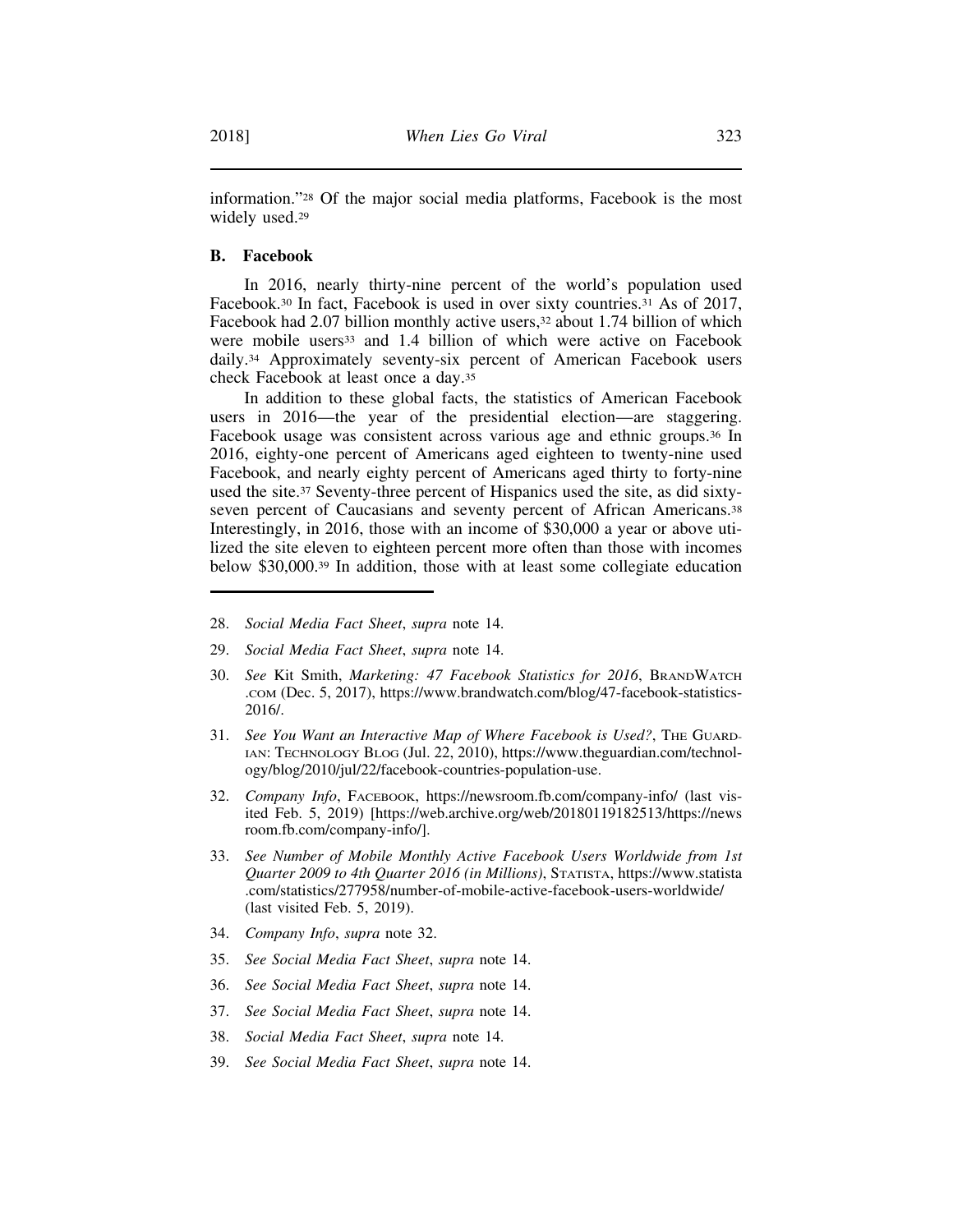were almost twenty percent more likely to use Facebook than those without.40

Facebook usage covers all demographics.<sup>41</sup> The statistics clearly show that Facebook crosses national borders, jumps racial and ethnic divides, and influences people of all ages and socioeconomic statuses.42 For many in these diverse populations, Facebook has been used not only as a social networking platform, but increasingly as an information-gathering tool.

#### **C. Politics and Social Media**

In 2015, sixty-one percent of Millennials indicated that they looked to Facebook most often for their political news.43 This trend is telling as the percentages increase. In addition, Millennials are far less familiar than Gen Xers and Baby Boomers with other news sources such as *The New Yorker*, *NPR*, *The Wall Street Journal*, *The Washington Post*, *Politico*, *Bloomberg*, and *Breitbart*.44 Notably, a quarter of Millennial Facebook users say that approximately half of the posts they see on Facebook pertain to the government and politics, but they are less likely to see content on Facebook that supports their own political and social views.45 This has led to frustration among many Facebook users searching for political news.46 More than half of social media users describe their online interactions with social media platforms as both stressful and frustrating especially because of content they disagree with politically.47 Regardless of the political leanings of the content they encounter, social media users are overwhelmed with the volume of political content they encounter online.48 More than one-third of social media users report being irritated and "worn out" by the sheer amount of political content that they encounter on social media sites.49

- 40. *See Social Media Fact Sheet*, *supra* note 14.
- 41. *See Social Media Fact Sheet*, *supra* note 14.
- 42. *See, e.g.*, *Social Media Fact Sheet*, *supra* note 14.; *You Want an Interactive Map of Where Facebook is Used?*, *supra* note 31.
- 43. *See* Jeffrey Gottfried & Michael Barthel, *How Millenials' Political News Habits Differ from Those of Gen Xers and Baby Boomers*, PEW RES. CTR. (June 1, 2015), http://www.pewresearch.org/fact-tank/2015/06/01/political-news-habitsby-generation/.
- 44. *See id.*
- 45. *See id.*
- 46. *See* Maeve Duggan & Aaron Smith, *The Political Environment on Social Media*, PEW RES. CTR. (Oct. 25. 2016), http://www.pewinternet.org/2016/10/25/ the-political-environment-on-social-media/.
- 47. *See id.*
- 48. *See id.*
- 49. *See id.*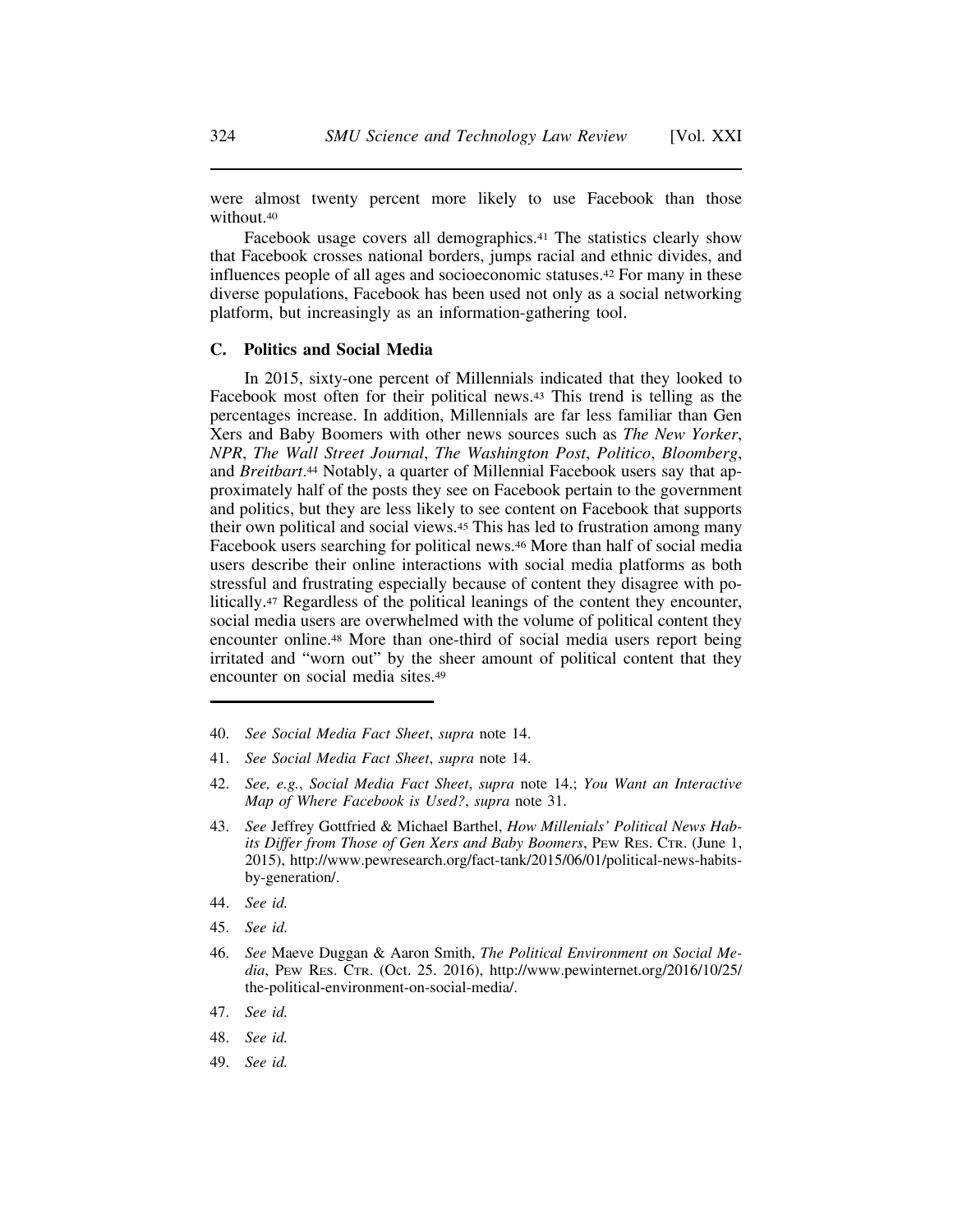That being said, when it came to the 2016 presidential election, nearly one-third of eighteen to twenty-nine-year-olds said that social media was the most helpful source for learning about the election.50 Overall, just over half of all social network users learned about the presidential election from a social media site.51 A final interesting statistic about social media site usage and the presidential election is that while those with higher incomes were more likely to use social networking sites generally, including to gather information, lower income users were those more likely to actually share and rely on election-related content.52

These statistics are important as they indicate the amount of political information available on social media platforms and the number of people who rely on this information. In fact, many users—including a growing number of users without college degrees—indicated that social media platforms are their primary source of information.53 These statistics are also significant in that they imply the breadth of the various types of political ideas and opinions that circulate online. With the sheer amount of information on these sites, and the number of people who turn to them for information, it is natural and expected that a social media platform should take responsibility for the content shared on its site.54

#### **III. RESPONSIBILITIES OF SOCIAL MEDIA PLATFORMS**

Considering the extent of the reliance on social media platforms to distribute an accurate and holistic account of relevant news and information, there is necessarily a responsibility for social media platforms to regulate, to a certain extent, the information posted on their sites.55 Due to the increased use and prevalence of social media, the case has been made that "it is seemingly one's civic duty to participate in these online services because '[p]resence on the Internet is effectively a requirement for fully and effec-

- 51. *See id.*
- 52. *See id.*

54. *See Face Up to Responsibility, Facebook and Friends*, FIN. TIMES: THE FT VIEW (Nov. 15, 2016), https://www.ft.com/content/eef5c544-ab23-11e6-9cb3 bb8207902122?mhq5j=e7.

<sup>50.</sup> *See* Jeffrey Gottfried et al., *The 2016 Presidential Campaign – A News Event That's Hard to Miss*, PEW RES. CTR. (Feb. 4, 2016), http://www.journalism .org/2016/02/04/the-2016-presidential-campaign-a-news-event-thats-hard-tomiss/.

<sup>53.</sup> *See* Elisa Shearer & Jeffrey Gottfried, *News Use Across Social Media Platforms 2017*, PEW RES. CTR. (Sept. 7, 2017), http://www.journalism.org/2017/ 09/07/news-use-across-social-media-platforms-2017/ (pointing out that social media news use is growing among those with less education attainment and showing no other news source gets more than thirty-three percent consumption from news consumers on Facebook).

<sup>55.</sup> *See id.*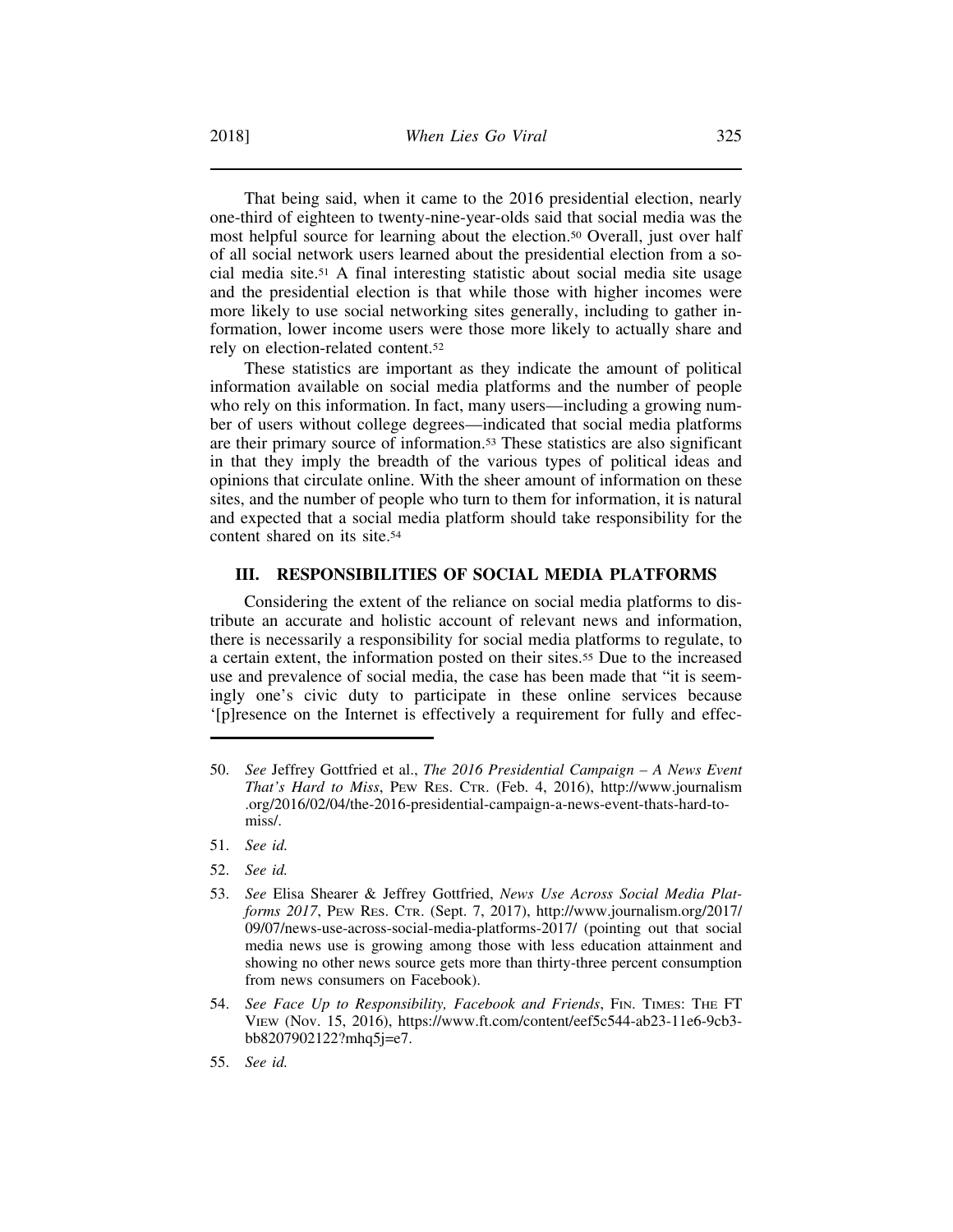tively participating in the [twenty-first] century as a citizen.'"56 As such, the failure of social media platforms to recognize their responsibility to disseminate accurate information "would open the compan[ies] to liability 'for [their] negligence in disseminating tortious material.'"<sup>57</sup> Before delving further into social media companies' responsibilities to disseminate accurate information, it is first necessary to understand why social media platforms should care about and pay close attention to the information being shared and promoted on their platforms and why they are under such severe scrutiny for not doing so.

#### **A. Evidence Supporting the Regulation of Online Platforms**

The effects of fake news were seen most prominently during the 2016 presidential election. In late April 2016, Democratic Party National Committee (DNC) leaders were approached by their Information Technology team and informed of unusual network activity on their servers.58 Amy Dacey, Chief Executive Officer of the DNC, spoke with DNC lawyer, Michael Sussman, to discuss the severity of the activity.59 Sussman is also a partner at Perkins Coie in Washington, D.C. and a former federal prosecutor for computer crimes cases.60 Sussman then called Shawn Henry, as President of CrowdStrike, a cyber firm dedicated to investigating cyber hacking activity.61 CrowdStrike responded immediately by installing software on the DNC's computers allowing the team to analyze data showing who gained access, when they gained access, and how they gained access.<sup>62</sup>

Eventually, self identified Romanian hacker "Guccifer 2.0" claimed credit for the hack and leak of documents to the media.63 Some security ana-

- 61. *See id.*
- 62. *Id.*

<sup>56.</sup> *See* Adam Thierer, *The Perils of Classifying Social Media Platforms as Public Utilities*, 21 COMMLAW CONSPECTUS 249, 255 (2013) (alteration in original) (quoting Zeynep Tufekci, *Google Buzz: The Corporatization of Social Commons*, TECHNOSOCIOLOGY (Feb. 17, 2010), http://technosociology.org/?p=102).

<sup>57.</sup> *See id.* at 255 (quoting Brian Leiter, *Cleaning Cyber-Cesspools: Google and Free Speech*, *in* THE OFFENSIVE INTERNET 155, 170 (Saul Levmore & Martha C. Nussbaum, eds. 2010)).

<sup>58.</sup> *See* Ellen Nakashima, *Russian Government Hackers Penetrated DNC, Stole Opposition Research on Trump*, WASH. POST (June 14, 2016), https://www .washingtonpost.com/world/nationalsecurity/russian-government-hackers-penetrated-dnc-stole-opposition-research-on-trump/2016/06/14/cf006cb4-316e-11e6-8ff7-7b6c1998b7a0\_story.html?utm\_term=.e774dfa69bdb.

<sup>59.</sup> *See id.*

<sup>60.</sup> *Id.*

<sup>63.</sup> *See* Lauren Carroll, *What We Know About Russia's Role in the DNC Email Leak*, POLITIFACT (July 31, 2016, 6:13 PM), http://www.politifact.com/truth-ometer/article/2016/jul/31/what-we-know-about-russias-role-dnc-email-leak/.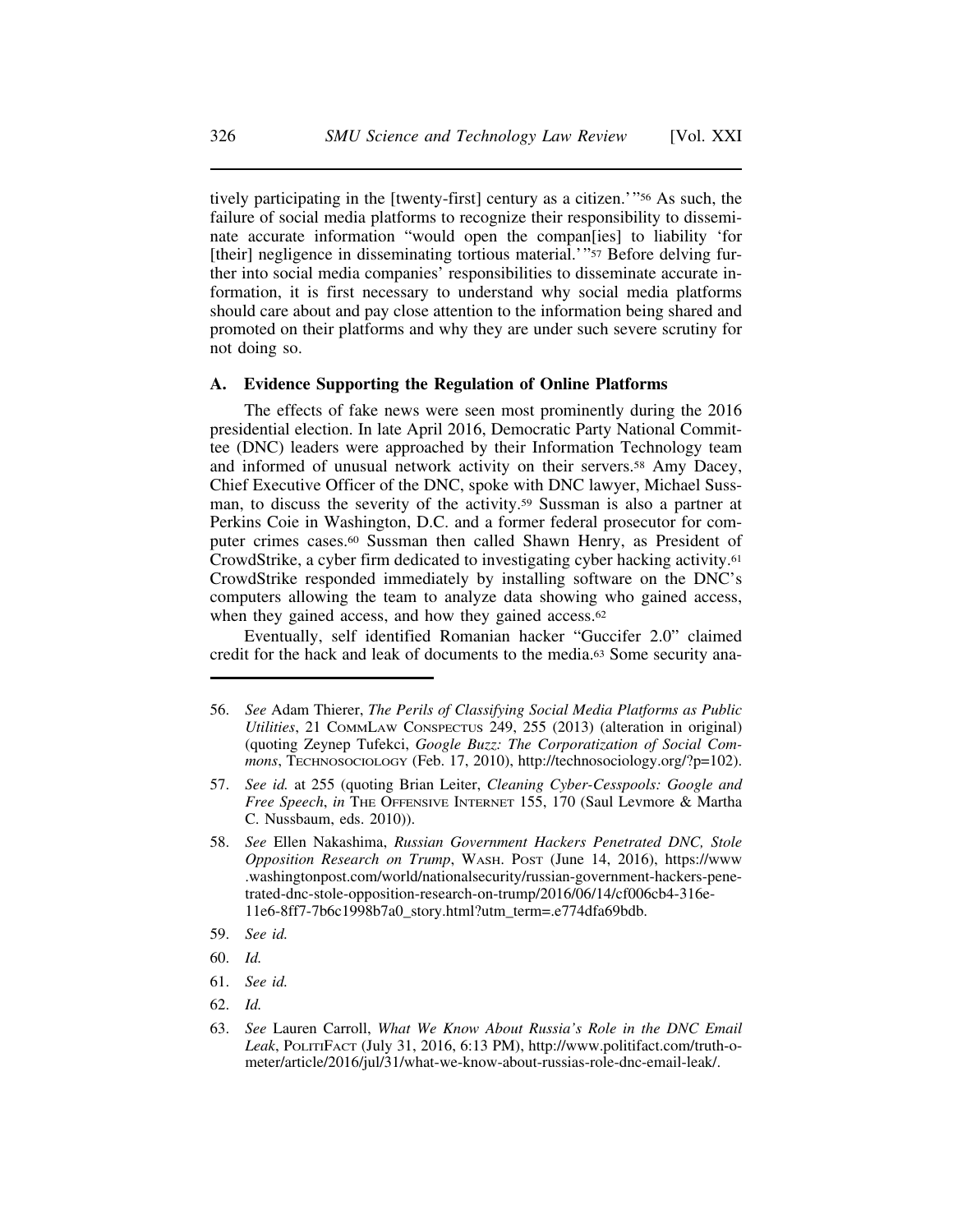lysts have since concluded that Guccifer 2.0 is likely to be the public persona of a Russian hacking group.64 The Office of the Director of National Intelligence corroborated this idea by stating that the Department of Homeland Security (DHS) believed, "based on the scope and sensitivity of these efforts, that only Russia's senior-most officials could have authorized these activities."65 Since the beginning of the accusations against Russia, President Vladimir V. Putin has denied involvement.66 However, Putin has previously referred to the hack as a "public service," and then-candidate Donald Trump invited Russian hackers to find the missing emails from the private server Hillary Clinton used during her time as Secretary of State.<sup>67</sup>

Despite the overwhelming majority of experts who believe that all of the evidence points to Russian officials as the culprits of the leak, several experts are skeptical.68 For example, Jeffrey Carr, Chief Executive Officer of Taia Global cybersecurity firm, opined that while many of the technical indicators from this hacking were publicly admitted Russian tactics, he found issue with Russian motive.69 While it is certainly possible that Russia wanted to help or hurt certain presidential candidates in one way or another (a reason many believe to be the basis of the cyberattack), Carr said the evidence provided seemed purely speculative and could not be considered anything more than a "conspiracy theory."70 One expert maintains that an assertion against the Russians "requires a lot more caution than the media have been giving it thus far, and [is] something for which we have much less solid evidence."71

Regardless of these criticisms, the U.S. government subsequently released two announcements officially accusing the Russian government of the hack. The first was a letter posted online on December 16, 2016 by the DHS and Office of the Director of National Intelligence.72 The letter stated that the cyberattacks were "intended to interfere with the U.S. election process" and

- 66. *See* Alan Rappeport, *New Documents Released From Hack of Democratic Party*, N.Y. TIMES (Sept. 13, 2016), http://www.nytimes.com/2016/09/14/us/ politics/dnc-hack.html?\_r=0).
- 67. *See id.*
- 68. Carroll, *supra* note 63.
- 69. *See* Carroll, *supra* note 63.
- 70. *See* Carroll, *supra* note 63.
- 71. *See* Carroll, *supra* note 63.
- 72. *See* Pamela Engel, *The US has Officially Accused Russia of Hacking the Democratic Party*, BUS. INSIDER (Oct. 7, 2016), http://www.businessinsider.com/usrussia-hacking-democratic-party-dnc-leaks-2016-10.

<sup>64.</sup> *See id.*

<sup>65.</sup> *See* Spencer Ackerman & Sam Thielman, *US Officially Accuses Russia of* Hacking DNC and Interfering with Election, THE GUARDIAN (Oct. 8, 2016), https://www.theguardian.com/technology/2016/oct/07/us-russia-dnc-hack-interfering-presidential-election.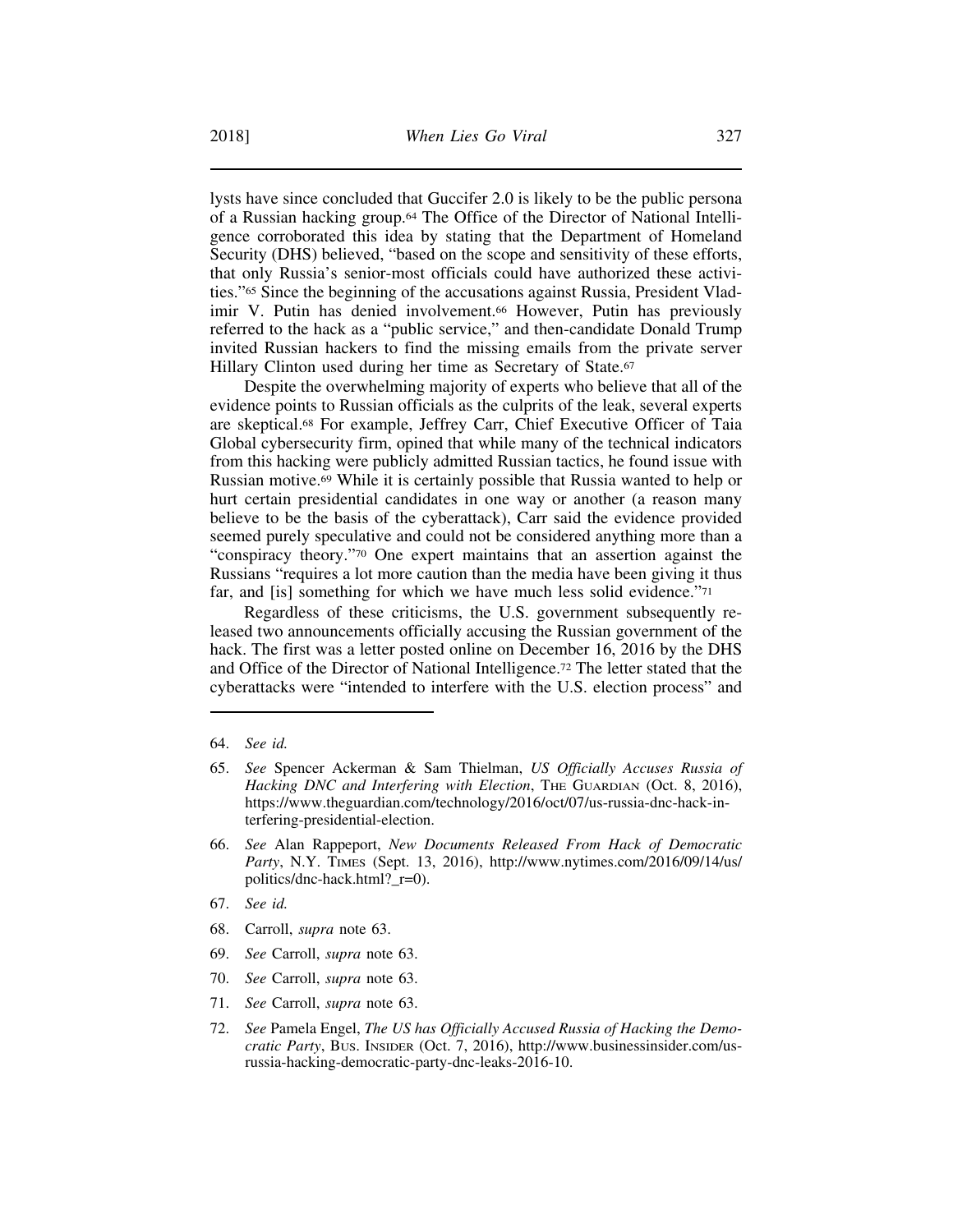accused senior officials in the Russian government of approving the hacking activity.73 The second announcement was a more thorough investigative report issued jointly by the FBI and DHS linking the Russian government to the hacks of the Democratic Party organizations.74 It also provided technical details regarding the mechanisms used by Russian civilian and military intelligence services to "compromise and exploit networks and endpoints associated with the U.S. election."75 The report goes on to state that the U.S. government confirmed that two different Russian intelligence services participated in the hacking.76

First, a hacking group, APT 29, began a spearphishing<sup>77</sup> campaign in the summer of 2015. The group sent emails to over 1,000 DNC-affiliated individuals containing a malicious link to entice recipients to click on it, which allowed the hackers access to the recipient's data.78 Second, in the spring of 2016, another hacking group called APT 28 attacked the Democratic party via targeted spearphishing.79 This time, the sham email tricked users into changing their passwords via a fake webmail domain hosted on APT 28's network.80 APT 28 gained access to and stole the content, leading to the unauthorized publishing of thousands of emails from multiple DNC senior party officials.81 Third, according to the investigative report, Russian intelligence services continued to launch spearphising campaigns on the Democratic party even after the election, up to one day after the national vote was taken.82

- 75. JAR-16-20296, *supra* note 74, at 1.
- 76. The hacking groups were assigned different nicknames by different analysts despite reference to the same groups. *See* JAR-16-20296, *supra* note 74, at 2. For the sake of consistency, this Comment will refer to the groups as APT 29 and APT 28. Ackerman & Thielman, *supra* note 65.
- 77. A spearphishing campaign is when hackers trick users into clicking bogus website links that either deploy malware into the network or direct the user to a fake webmail domain hosted on the hacker's network. *See* Williams, *supra* note 74.
- 78. JAR-16-20296, *supra* note 74, at 2–3.
- 79. *See* JAR-16-20296, *supra* note 74, at 3.
- 80. JAR-16-20296, *supra* note 74, at 3.
- 81. *See* JAR-16-20296, *supra* note 74, at 3.
- 82. Williams, *supra* note 74.

<sup>73.</sup> *Id.*

<sup>74.</sup> U.S. DEP'T OF HOMELAND SEC. & FED. BUREAU OF INVESTIGATION, JAR-16- 20296, GRIZZLY STEPPE – RUSSIAN MALICIOUS CYBER ACTIVITY 1 (2016) https://www.us-cert.gov/sites/default/files/publications/JAR\_16-20296A\_GRIZ ZLY%20STEPPE-2016-1229.pdf [hereinafter JAR-16-20296]; *see also* Katie Bo Williams, *FBI, DHS Release Report on Russia Hacking*, THE HILL (Dec. 29, 2016), http://thehill.com/policy/national-security/312132-fbi-dhs-releasereport-on-russia-hacking.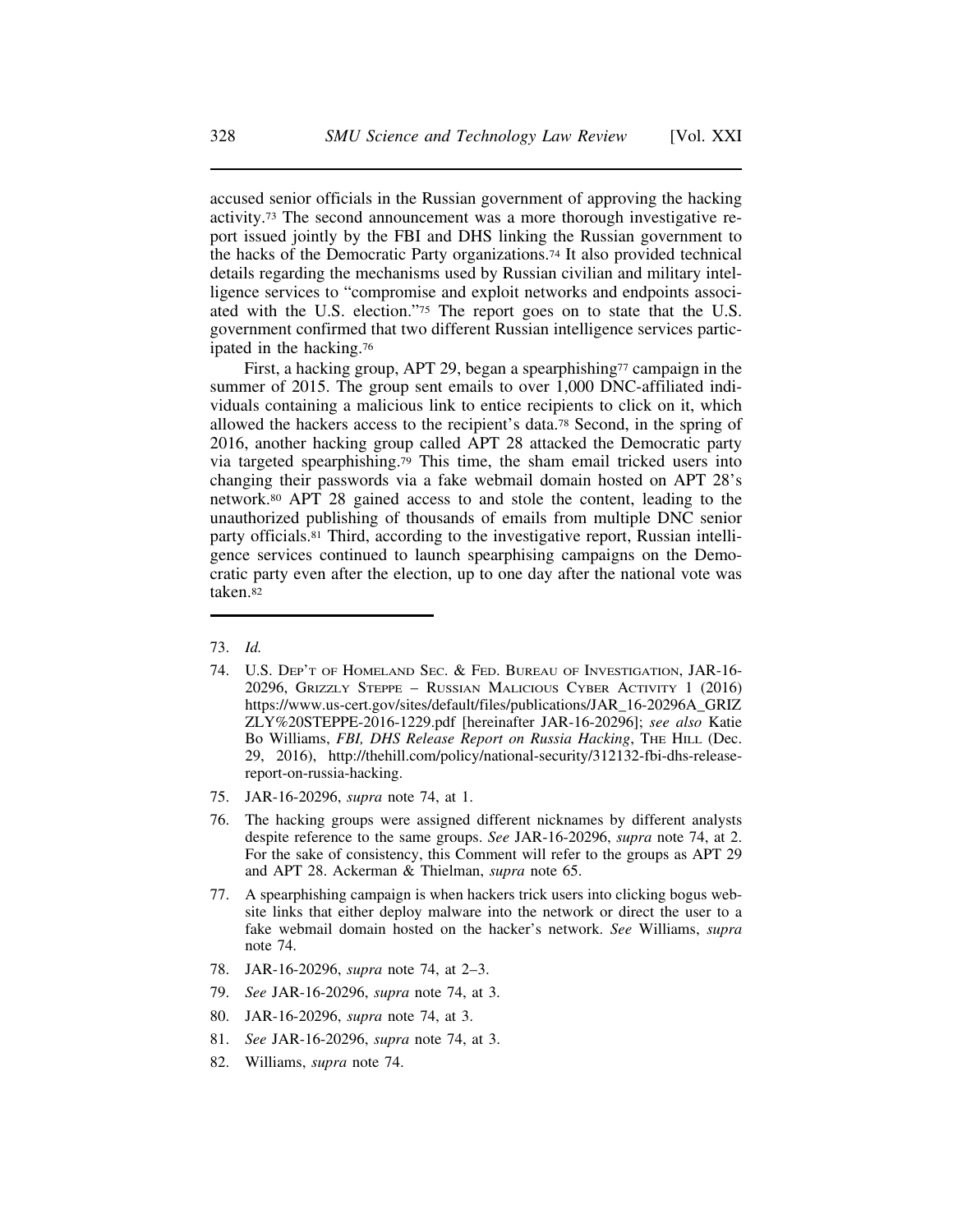In addition to the fact that the publishing of the leaked emails was disparaging, publishing documents pertaining to campaign strategy also "weaponized" against the American political system, causing "demonstrable harm to the national security interests, foreign relations or economy of the U.S., or the public confidence, civil liberties or public health and safety of the American people."83 These significant, complex, and damaging efforts by foreign entities to influence U.S. elections through the use of technology should be a major cause of concern to social media platforms. As the information regarding the 2016 election hacking scandal exemplifies, there are people, entities, and governments actively trying to interfere with the United States' governmental, societal, and political processes.

There are identified sources who seek to disrupt the functioning of society by attempting to incite chaos and wreak havoc.84 Importantly, they are attempting to do so by infiltrating the internet and abusing various online sources in different ways.<sup>85</sup> Given the extent and gravity of the hacks during the 2016 election, social media companies should recognize that any foreign influence over the internet is a legitimate threat to the public's interest. Social media companies should acknowledge that their platforms may become a means by which people and countries with injurious intent might choose to launch their attacks.86 With an understanding of the injurious motives and intent of people seeking to disrupt American society and their preferred means and strategies for doing so, it is important to analyze the reach of social media platforms in considering their social and ethical obligations to monitor the content posted on their sites.

#### **B. Social Media Platforms: Reach and Audience**

Social media companies have come under the spotlight in regard to the dissemination of fake news and inaccurate information for various reasons. First, as stated above, there has been a sharp and significant increase in social media use generally.87 With this increase in use, social media platforms should be more supervisory of the content displayed on their sites, because the impact of any one piece of content is magnified by the sites' increasingly large audience. Second, social networks have enabled anyone in any country to post information, create their own content, and share links from their own

- 85. *See id.*
- 86. *Id.*

<sup>83.</sup> *See* David E. Sanger & Eric Schmitt, *Spy Agency Consensus Grows That Russia Hacked D.N.C.*, N.Y. TIMES (July 26, 2016), http://www.nytimes.com/ 2016/07/27/us/politics/spy-agency-consensus-grows-that-russia-hacked-dnc .html?  $r=0$ .

<sup>84.</sup> *See id.*

<sup>87.</sup> *See* Hunt Allcott & Matthew Gentzkow, *Social Media and Fake News in the 2016 Election*, 31 J. ECON. PERSP. 211, 215 (2017).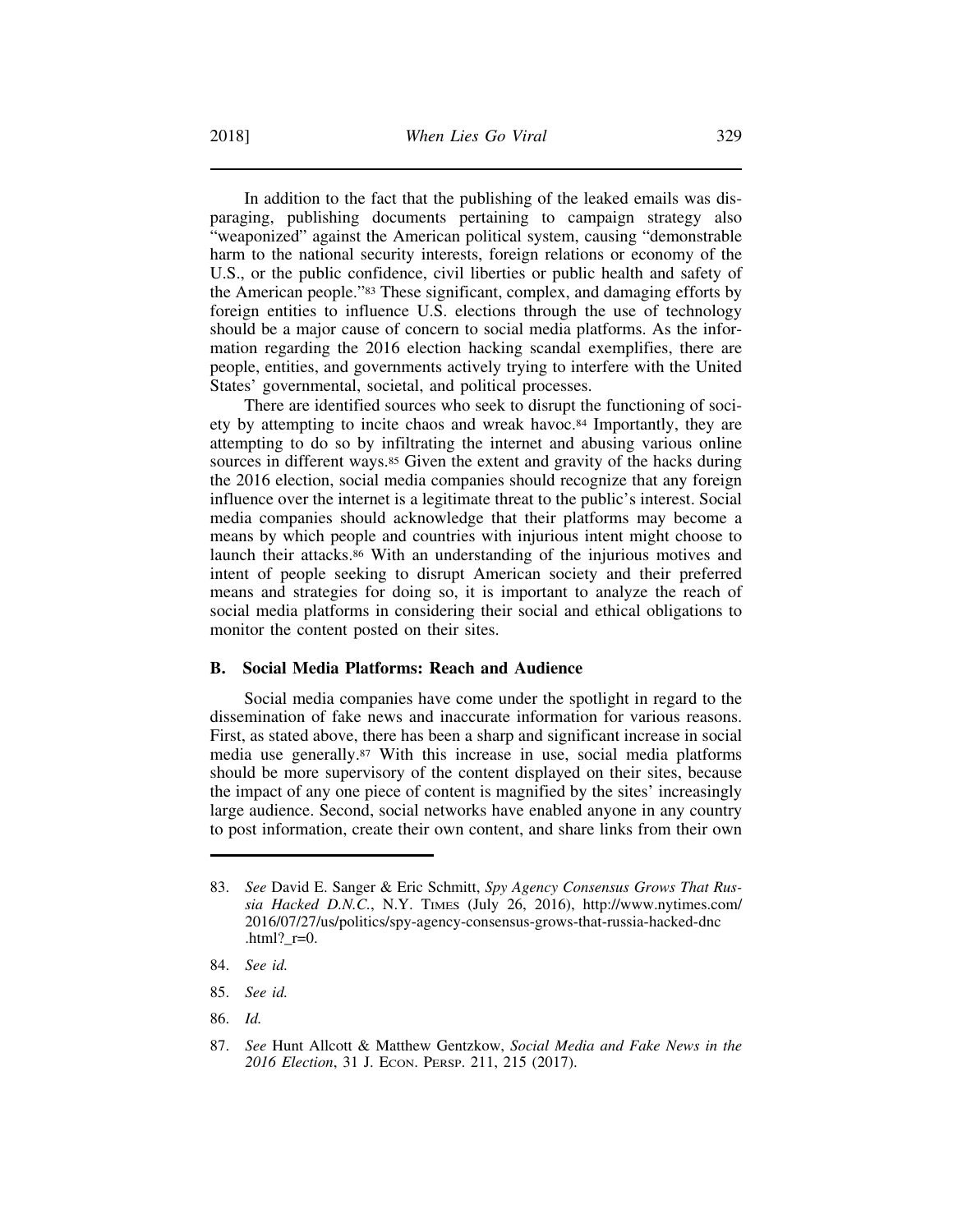websites.88 Third, the fact social media platforms are designed to promote all content (verified or not) at an expedited rate nearly ensures that fake news is posted and re-posted without fact-checking or verification.89 In fact, "[c]ontent can be relayed among users with no significant third party filtering, fact-checking, or editorial judgment."90 Fourth, unlimited profiles can be created on these sites, giving hostile and anonymous forces public platform with which to spread disinformation. The number of users associated with these platforms and the reach of all information posted has led to a serious debate regarding whether social media platforms are actually "public utilities" and, thus, whether they should be regulated as such.

#### **C. Social Media Platforms as "Public Utilities"**

The internet has become a fundamental pillar of society today. Indisputably, the internet functions as a place for gathering news and information, building businesses, networking, and connecting.91 It functions as a platform for communication and expression of ideas.92 This is exemplified by the increase in the use of social media.93 This requires consideration as to how the internet is regulated at a governmental level, beginning with an understanding of the internet as a public utility. A "public utility" is defined as "a private business organization, subject to governmental regulation, that provides an essential commodity."94 Given the influence that the internet has on society today, it is not unreasonable to deem the internet an essential commodity. In fact, social media sites may constitute essential commodities, because they provide communication and interpersonal connection at a global level.

People are able to build and maintain their businesses online.95 Working from home is possible because of the internet.96 Social media and the internet are no longer used merely as means of entertainment; it can also account for people's entire livelihoods.97 The internet has allowed ordinary people and businesses alike to reach a global audience.98 Social media and the internet

- 88. *See id.* at 214.
- 89. *See id.* at 211.
- 90. *Id.*
- 91. *See* Ambrose Thompson, *Social Media as Public Expectation: The New Public Utility*, N.Y. PUB. LIBR. (June 30, 2010), https://www.nypl.org/blog/2010/06/ 30/social-media-public-expectation.
- 92. *See id.*
- 93. *See id.*
- 94. *Id.*
- 95. *Id.*
- 96. *See id.*
- 97. *See* Thompson, *supra* note 91.
- 98. *See* Thompson, *supra* note 91.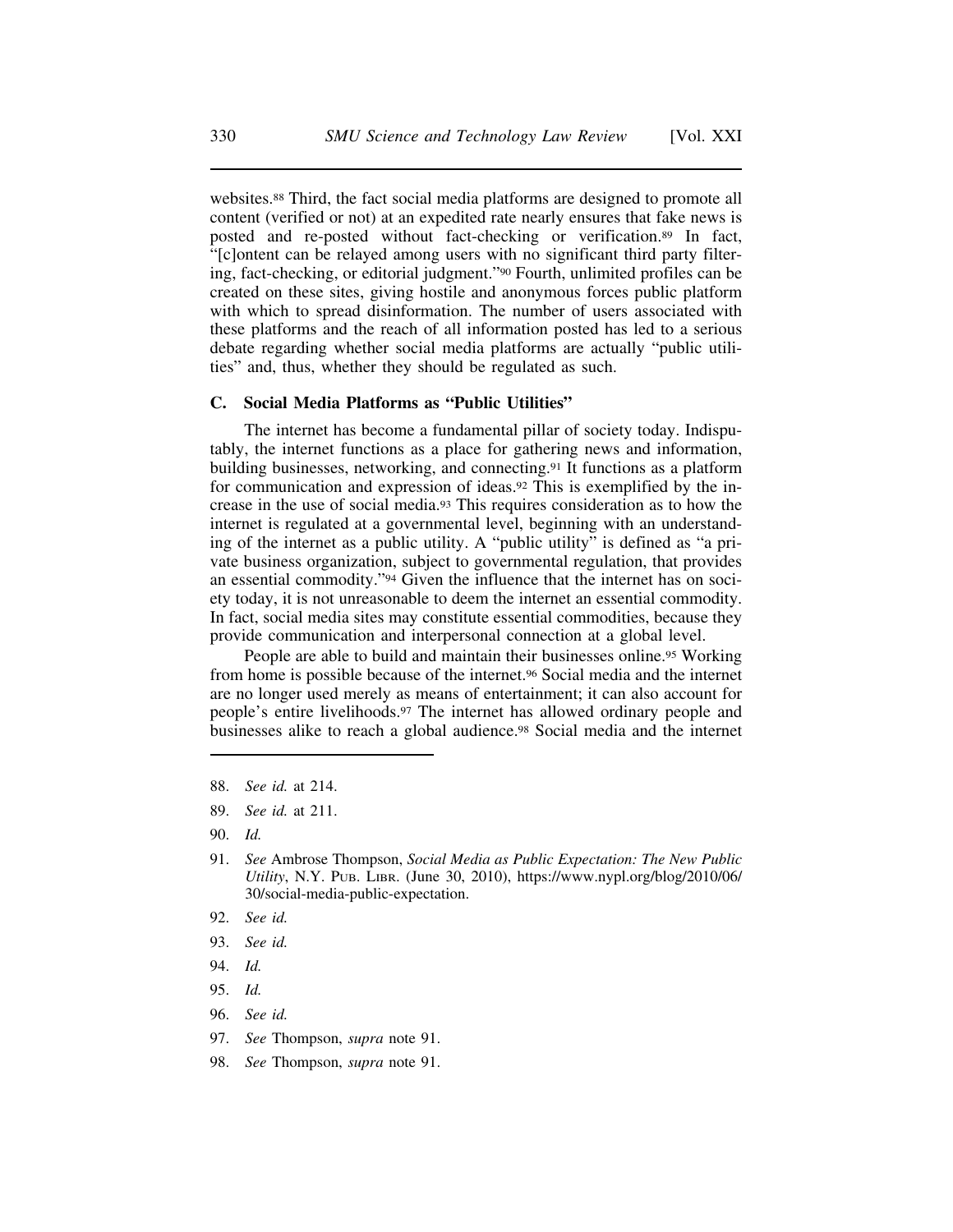also have the rare ability to equalize and humanize people of all different races, religions, socioeconomic backgrounds, and education levels by acting as an accessible resource for most people around the world.99 Overall, the internet has become "a crucial aspect of how we conduct our social, political, and professional business in the global world."100 In addition to all of the other relevant functions listed above, it is difficult to imagine a world as highly-functioning as the one we live in without the presence of such advanced and important technology.101

Integral to the concept of public utilities is the idea that "the needs of the public for access are important and must be looked out for," despite the fact public utilities are almost always owned and operated by for-profit corporations.102 As such, public utilities generally require increased governmental oversight and regulation.103 In practice, and as it pertains to social media and the internet, this generally "entail[s] greater regulation of those sites' structures and business practices."104 Historically, there have been valid arguments both in support and opposition of this idea.

Understandably, proponents of the argument that social media and the internet are utilities demand increased regulation.105 These proponents believe that since these sites have become inherent aspects of society which would disadvantage those who do not participate, regulations should be in place to protect personal identities, information, thoughts, and ideas.106 Proponents also argue that a lack of governmental regulation would cause these sites and platforms to turn into a monopoly, so as to evade—intentionally or not—any regulation or any necessary reprimand because of their sheer size and influence.107 Essentially, proponents fear these companies, if unregulated, will grow to accumulate so much power that any regulation sought to be imposed on them in the future would be entirely ineffective, if not completely impossible.108

Opponents of that argument assert that "social media platforms do not resemble traditional public utilities" and, therefore, should not be regulated

- 99. *See* Thompson, *supra* note 91.
- 100. Thompson, *supra* note 91.
- 101. *See* Thompson, *supra* note 91.
- 102. *See* Thompson, *supra* note 91.
- 103. *See* Thierer, *supra* note 56, at 255.
- 104. *See* Thierer, *supra* note 56, at 250.
- 105. *See* Danah Boyd, *Facebook Is a Utility; Utilities Get Regulated*, ZEPHORIA (Mar. 15, 2010), http://www.zephoria.org/thoughts/archives/2010/05/15/face book-is-a-utility-utilities-get-regulated.html.
- 106. *See id.*
- 107. *See id.*
- 108. *See id.*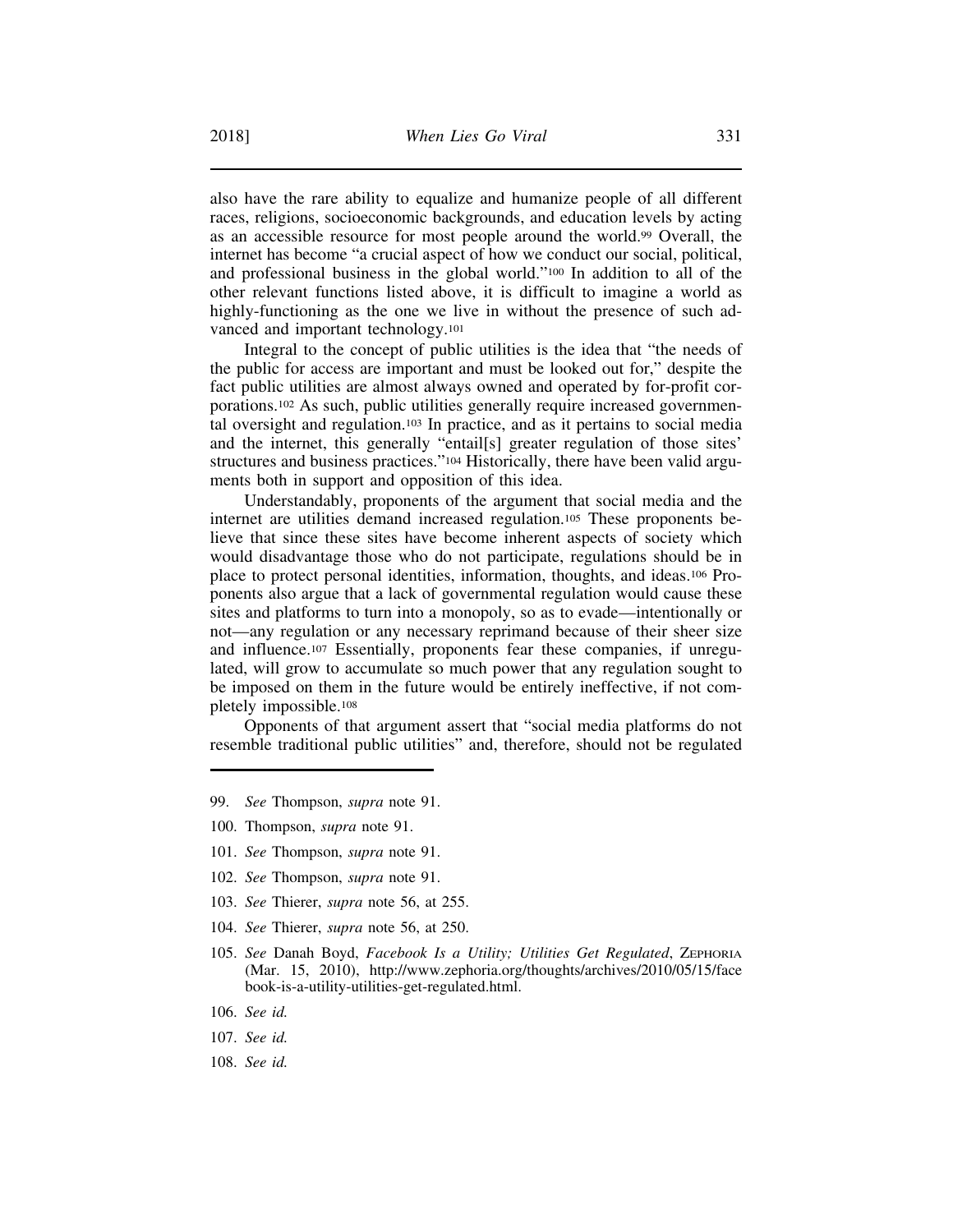as such.109 Opponents also argue treating these social media sites as public utilities will ultimately cause them to both convert into, and function as, natural monopolies.110 Finally, opponents believe regulation inherently and consistently inhibits the innovation of companies which attribute their success almost entirely to that very innovation.111 Ultimately, the argument for or against governmental regulation of social media and the internet is integral to the protection and regulation of the content posted on social media and the internet. Therefore, it is pertinent to the fundamental basis for the debate regarding governmental regulation to analyze the First Amendment and understand its application and its limits.

## **IV. THE FIRST AMENDMENT AND CENSORING INFORMATION**

The enduring debate revolving around the First Amendment and the ability to censor certain information has become even more relevant and hotly-contested with the rise of social media use. Two questions seem to arise most often when considering the topic: (1) what actual protections does the First Amendment afford?; and (2) just how far do those protections go? Recently, in accordance with the rise of social media and the internet, the question of what ability social media platforms have to censor information has arisen more and more frequently and is worth a detailed analysis. First, however, it is important to understand the basic constructs of the First Amendment as well as the protections it affords and the limits by which it is constrained.

#### **A. A General Understanding of the First Amendment**

The First Amendment of the Constitution guarantees freedom of expression by prohibiting Congress from restricting or limiting citizens' right to speak freely.112 Historically, the First Amendment issues involved in some of the most significant cases in American history have ranged from what topics may be discussed in high school textbooks<sup>113</sup> to whether it is unconstitutional to burn a flag in protest of American politics.114 The landmark case *Schenck v. United States* set out the test most appropriate to determine First Amendment issues.115 In its holding, the Court asserted that the question to be con-

- 114. *See generally* Tex. v. Johnson, 41 U.S. 397 (1989).
- 115. *See* Schenck v. United States, 249 U.S. 47 (1919).

<sup>109.</sup> *See* Thierer, *supra* note 56, at 250.

<sup>110.</sup> *See* Thierer, *supra* note 56, at 250–51.

<sup>111.</sup> *See* Richard A. Posner, *Natural Monopoly and Its Regulation*, 21 STAN. L. REV. 548, 580 (1969).

<sup>112.</sup> U.S. CONST. amend. I.

<sup>113.</sup> *See generally* Smith v. Bd. of Sch. Com'rs of Mobile Cty., 827 F.2d 684 (11th Cir. 1987).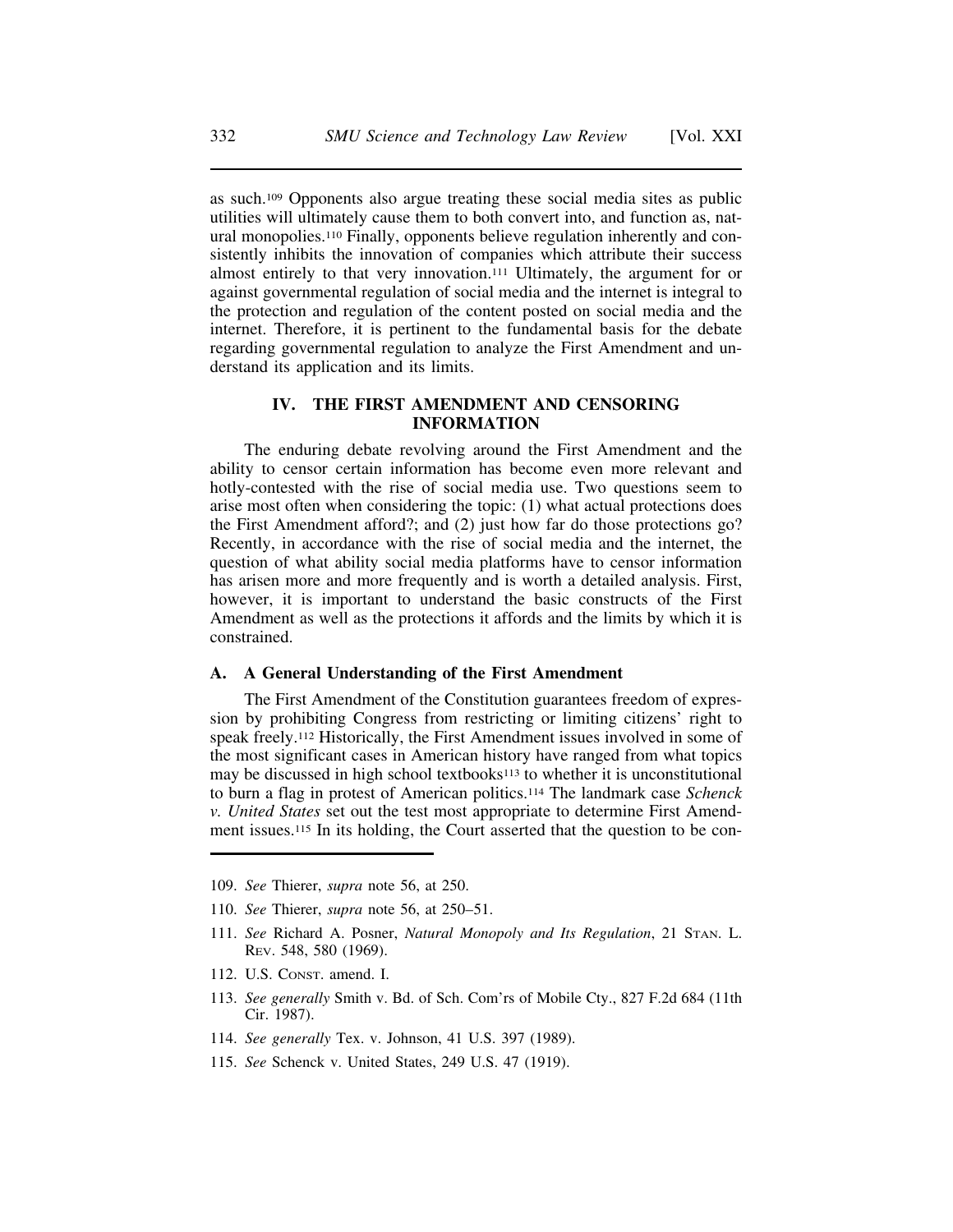sidered in every First Amendment case is "whether the words used are used in such circumstances and are of such a nature as to create a clear and present danger that they will bring about the substantive evils that Congress has a right to prevent."116 The Court further noted that the fundamental factors to be considered when looking at a First Amendment case are both the proximity and the degree of the language used to the dangers that the speech might elicit.117

The introduction of the internet required this standard to be applied in ways not previously considered. Courts recognized early on that the internet was "the most participatory marketplace of mass speech that this country and indeed the world—has yet seen."118 As such, the internet has provided a forum that supports the guarantees of the First Amendment and the expression of free speech more fundamentally than, arguably, any other platform ever created. With that type of power, however, comes a significant responsibility. Both internet sites and the government have long struggled with trying to figure out a balance in protecting free speech and free expression on internet sites. This inherently calls for some type of government regulation which will not ultimately diminish the utility of these sites in promoting the freedom of speech.119

This dynamic is complex and has a complicated history. When the internet first became relevant, the government required websites not discriminate against any of the content posted.120 However, as recent cases exemplify,<sup>121</sup> the government has begun to encourage those same sites to discriminate against the type and substance of content posted.122 The very fact that the government has encouraged the discrimination and self-regulation of these sites in regards to the content, news, and information their users are posting brings up a significant First Amendment problem. Specifically, the government, in implying that sites should be posting some content but not all of it, is effectively encouraging internet sites to regulate and discriminate against the content posted on their sites, which is, in itself, a form of limiting expression.123 Problems like this one have made First Amendment issues regarding the internet a particularly difficult topic. For that reason, it is necessary to analyze the ability and responsibilities of social media platforms to

- 118. *See* Am. Civil Liberties Union v. Reno, 929 F. Supp. 824, 881 (E.D. Pa. 1996).
- 119. Dawn C. Nunziato, *First Amendment Values for the Internet*, 13 FIRST AMEND. L. REV. 282, 308–09 (2014).
- 120. *See id.* at 282.
- 121. *See generally* Verizon v. Fed. Comm. Commission, 740 F.3d 623 (D.C. Cir. 2014).
- 122. Nunziato, *supra* note 119, at 282.
- 123. *See* Nunziato, *supra* note 119, at 295.

<sup>116.</sup> *See id.* at 52.

<sup>117.</sup> *See id.*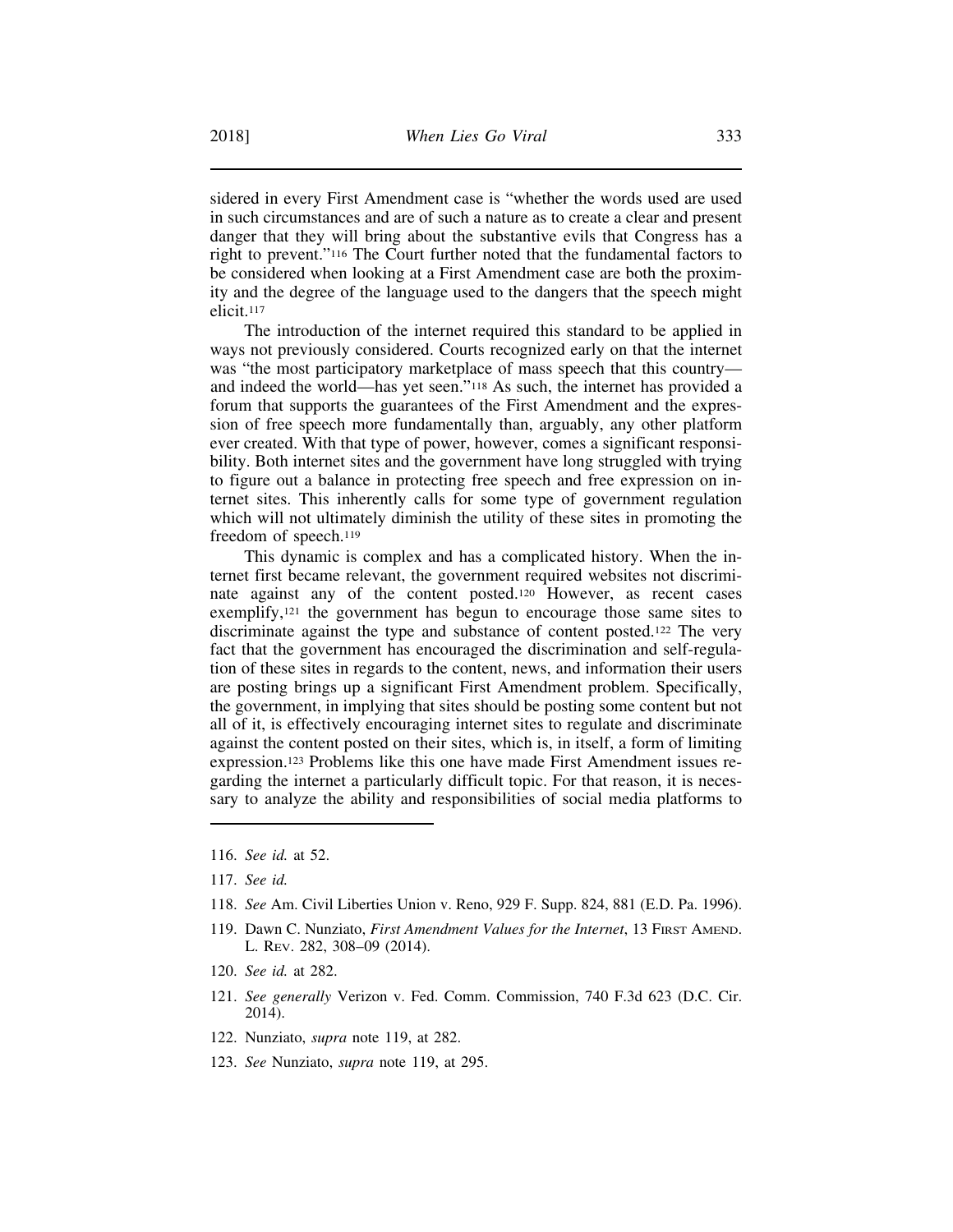monitor and regulate the content, news, and information being posted on their individual platforms.

## **B. Ability of Social Media Platforms to Censor Information**

The first big question at issue is whether social media and websites are even able to censor, regulate, and monitor the information being posted on their sites. In assessing this question, it seems that online platforms have gone back to the initial test first set out in *Schenck*, which considers the potential violence and evil that could be elicited from the deregulation of free speech, in determining the appropriate level of regulation and restriction on the speech and content posted. Although the Supreme Court did not discuss free speech and the regulation of materials distributed via the internet until 1997,124 the Supreme Court has evidently long favored the idea of private platforms having the power to regulate the content posted on their sites.

The Supreme Court's attitude regarding the regulation of speech is shown in *Turner Broadcasting Systems, Inc. v. Federal Communication Commission*, where the Court advised that:

> The potential for abuse of private power over a central avenue of communication cannot be overlooked. . . . Each medium of expression must be assessed for First Amendment purposes by standards suited to it, for each may present its own problems. The First Amendment's command that government not impede the freedom of speech does not disable the government from taking steps to ensure that private interests not restrict, through physical control of a critical pathway of communication, the free flow of information and ideas.125

Although this excerpt pertained to the ability of cable television stations to monitor content, the idea applies to social media and websites as well.126 In considering the internet as a content provider, it is clear these websites and platforms "exercise substantial control of critical pathways of communication and enjoy the power to threaten the free flow of information and ideas power that should be held in check under a proper understanding of the First Amendment."127 Social media and internet companies have been censoring the content, news, and information posted on their sites.128 These sites and platforms get their support in censoring speech namely from the fact that most of the platforms are privately held companies instead of public conduits

125. Turner Broad. Sys., Inc. v. Fed. Comm. Comm'n, 512 U.S. 622, 657 (1994).

- 127. *Id.*
- 128. *See id.*

<sup>124.</sup> *See* Reno v. Am. Civil Liberties Union, 521 U.S. 844 (1997).

<sup>126.</sup> *See* DAWN C. NUNZIATO, VIRTUAL FREEDOM: NET NEUTRALITY AND FREE SPEECH IN THE INTERNET AGE 2 (2009).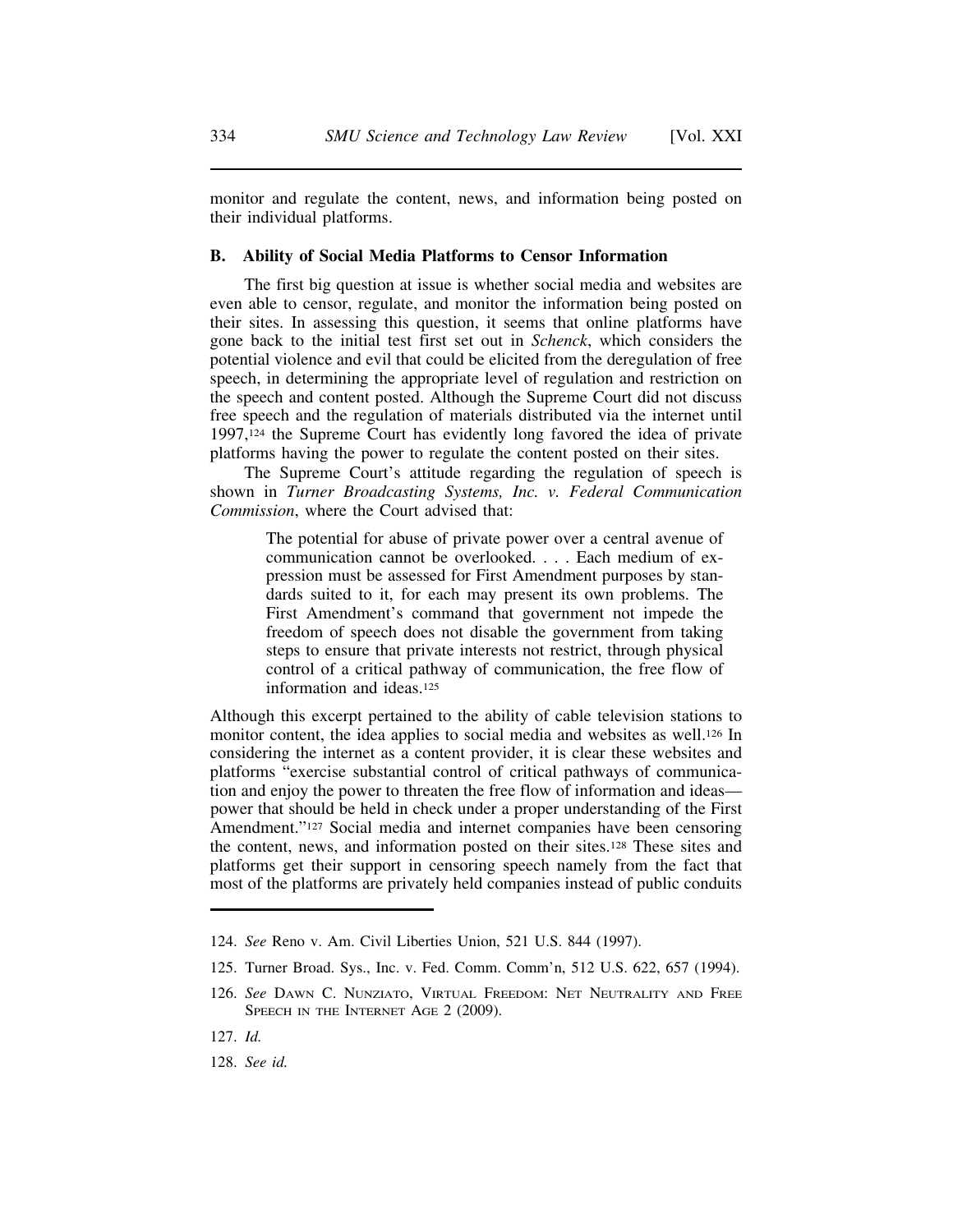of speech, which could have less backing to restrict and censor the content being shared.129

With that said, users of these sites want minimal censorship and largely demand content only be censored for legitimate and substantial reasons. It is widely recognized that social media and internet platforms cannot merely silence "the ordinary murmurings and objections of a hostile audience," but rather may punish a speaker for speech that is "likely to produce a clear and present danger of a serious substantive evil that rises far above public inconvenience, annoyance, or unrest."130 This distinction has long been noted and litigated, but the standards for what constitutes a potential "breach of peace" such that it would require regulation and censorship has long been established.131 In *Terminiello v. City of Chicago*, "breach of peace" was defined as injurious speech which "stirs the public to anger, invites dispute, brings about a condition or unrest, or creates a disturbance."132 The "breach of peace" limitation is understandable and widely accepted. The bigger issues pertaining to censorship on internet sites and platforms come from smaller, less obvious instances of censorship which draw far blurrier lines when considering First Amendment issues.

### **C. What Content Can Be Censored**

In establishing the responsibilities and obligations social media and internet platforms have in censoring certain content, news, and information posted on their respective sites and platforms, it is important to also understand what content—if any—could be censored, as well as the parameters of the responsibilities of social media sites for doing so. These social media and internet platforms have the responsibility to censor information that could be so inflammatory as to incite violence and aggression or which create a disturbance.133 There is no doubt these social media and internet platforms are allowed to use their own discretion to determine what content could be seen as so upsetting that it should not be posted on the platform. However, this relatively broad rule that many social media and internet platforms adhere to leaves an incredible amount of room for interpretation and discretion on the part of the social media or internet platforms individually.

While the argument that certain content might incite violence or be so offensive as to disrupt the public peace is one that is easily proven, it is far more difficult to face a challenge many social media and internet platforms have faced more recently: deciphering what news is verified and accurate and what news is fake news. The issue confronting social media companies and

- 131. *See generally* Terminiello v. City of Chicago, 337 U.S. 1, 4 (1949).
- 132. *Id.*
- 133. *See id.*; *see also* Lidsky, *supra* note 21, at 153.

<sup>129.</sup> *See id.*

<sup>130.</sup> *See* Lidsky, *supra* note 21, at 153.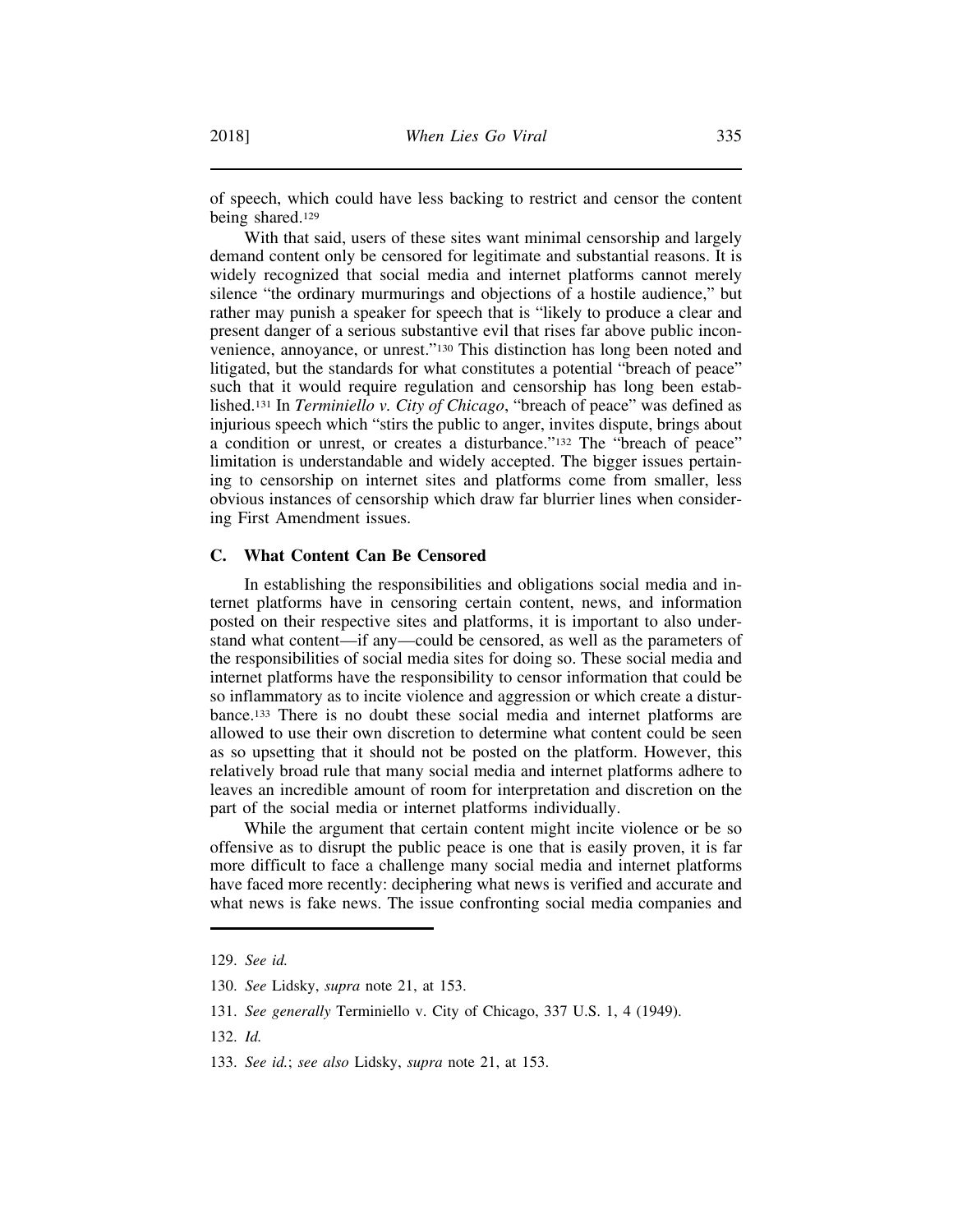various internet sites today is determining to what extent they have to verify the information and news articles being circulated on their sites. There has long been a debate regarding the protection of free speech and the ethical implications of disseminating information which is not necessarily verified or true.134 Specifically, it has long been debated whether information which is knowingly untrue is protected under the guise of "free speech."135

Joel Feinberg addresses the dichotomy between freedom of expression and the betterment of society by categorizing ways in which misinformation can be strictly prohibited.136 Feinberg starts his paper by explaining the views of John Stuart Mill who believed in the totally free expression of opinion.137 Feinberg challenges Mill's argument that the complete, unfettered, unrestricted freedom of expression is advantageous for society and argues against "the inalienable right to say what one pleases whether it's good for society or not."138 Feinberg challenges the idea by retorting that "if liberty of expression is justified only because it is socially useful, then some might think that it is justified only *when* it is socially useful."139 His argument perfectly exemplifies the inherent controversy in the relationship between the idea of freedom of expression and the necessary regulation of certain material. Feinberg's paper captures the dilemma society faces where people want to be able to spread ideas and information worth spreading but struggle with identifying the point at which those ideas cease to be helpful and beneficial to society.

The idea is a novel one and, in his paper, Feinberg explains that there are a few, specific conditions under which free speech should be restricted for the betterment of society.140 The first such category is defamation. Feinberg argues that defamation is one category which has the potential of causing far more harm than good.141 However, Feinberg also argues that there are benefits to the threat of defamation, such as the fear of potential exposure encouraging individuals to avoid wrongdoing.142 He also defends defamation by asserting that the public's interest in truth is so great that it should always outweigh a private person's interest in their reputation.143 Notably, even in his own paper arguing for the restriction of certain speech, Feinberg cannot

- 134. *See* Feinberg, *supra* note 24, at 380–81.
- 135. *See* Feinberg, *supra* note 24, at 380–81.
- 136. *See* Feinberg, *supra* note 24, at 381.
- 137. *See* Feinberg, *supra* note 24, at 381.
- 138. *See* Feinberg, *supra* note 24, at 381.
- 139. Feinberg, *supra* note 24, at 381.
- 140. Feinberg, *supra* note 24, at 381.
- 141. *See* Feinberg, *supra* note 24, at 382.
- 142. Feinberg, *supra* note 24, at 383.
- 143. *See* Feinberg, *supra* note 24, at 383.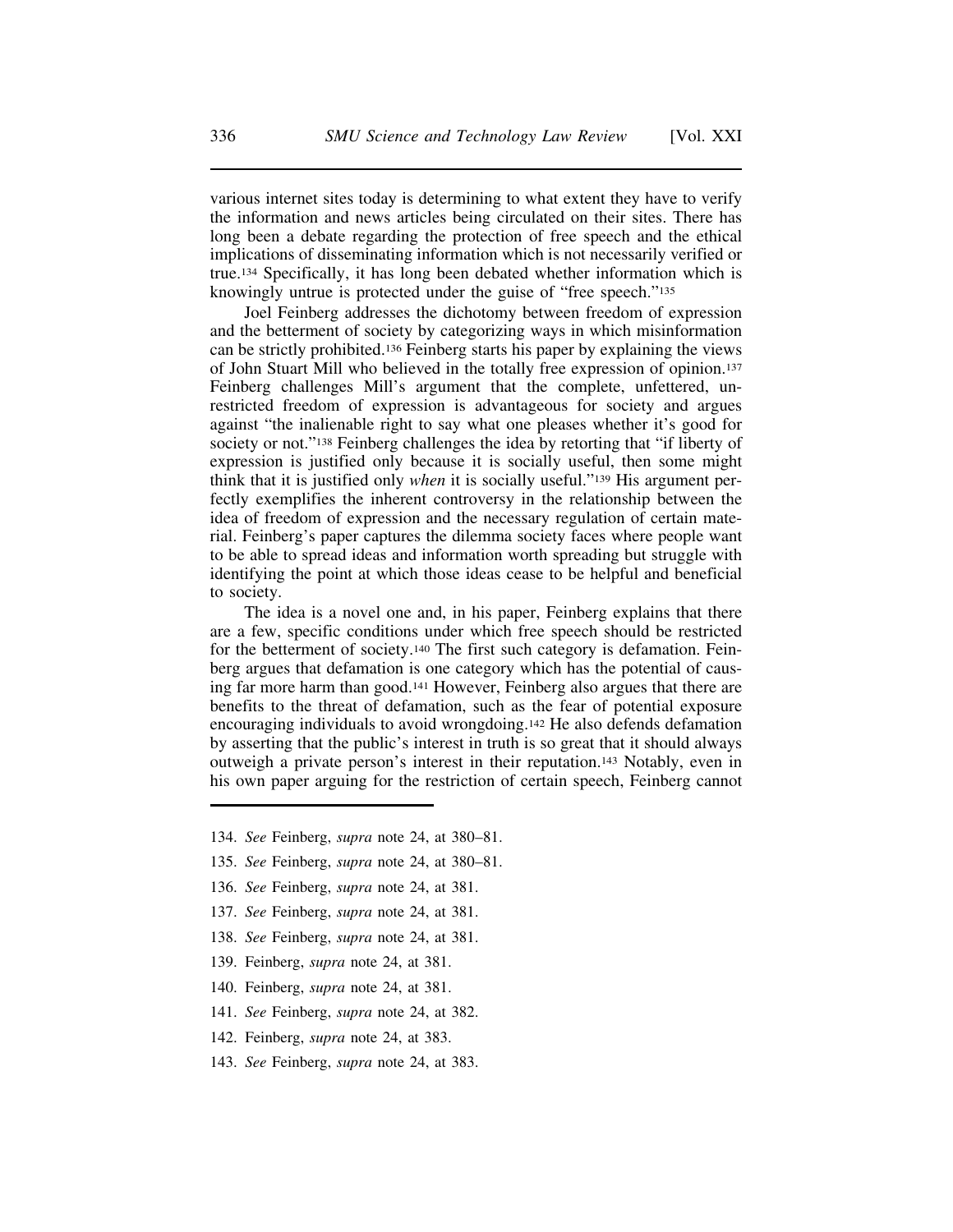help but advocate for the other side of the argument. This exemplifies the difficulties of the argument to restrict the freedom of speech; many believe in restricting certain speech, but nevertheless still have qualms about doing so.

In addition to defamation, Feinberg also argues that, often, the spreading of "malicious truths," meaning statements known to be incorrect and said simply to incite chaos, are not helpful to society.144 Feinberg cites the 1919 landmark Supreme Court case *Schenck v. United States*, in which Justice Holmes stated that even "[t]he most stringent protection of free speech would not protect a man in falsely shouting fire in a theatre and causing a panic. It does not even protect a man from an injunction against uttering works that may have all the effect of force."145 The idea behind Feinberg's argument against supporting malicious truths is that there are certain things which should be prevented from being said so as to avoid disorder.<sup>146</sup>

Feinberg also argues, under a theory frequently called the "fighting words doctrine," words and rhetoric that might provoke retaliatory violence should similarly be restricted despite protections afforded by the First Amendment.147 Feinberg argues the law rightfully discourages uttering words that can inflame people or that are likely to provoke a violent action.148 Ultimately, Feinberg considers statements falling into any of the above enumerated specific categories as either being so inflammatory and upsetting or, as to indisputably untrue statements, offering no legitimate value to the public at large, and is thus speech that could (and should) be rightfully restricted.149

Conversely, there are many prominent judicial theorists who believe society should have to tolerate all speech, regardless of how inflammatory, upsetting, or untrue. Charles Lawrence argues that if the government or any other entity restricted an individual's free expression merely because it was upsetting or seemingly so outrageously untrue as to be injurious, then some of the most significant and fundamental Supreme Court decisions would not have ever made their way to court.150 Lawrence specifically uses *Brown v. Board of Education* as an example, and argues that even though segregation was an ingrained American truth at the time of the *Brown* decision, had the suit not been brought, the issue of segregation likely would have not been

- 144. *See* Feinberg, *supra* note 24, at 386.
- 145. Schenck v. United States, 249 U.S. 47, 52 (1919).
- 146. *See* Feinberg *supra* note 24, at 386.
- 147. *See* Feinberg, *supra* note 24, at 388.
- 148. *See* Feinberg, *supra* note 24, at 388.
- 149. *See* Feinberg, *supra* note 24, at 388.
- 150. *See* Charles Lawrence & Gerald Gunther, *Good Speech, Bad Speech*, STAN. LAW. MAG. (June 3, 1990), https://law.stanford.edu/stanford-lawyer/articles/ good-speech-bad-speech/.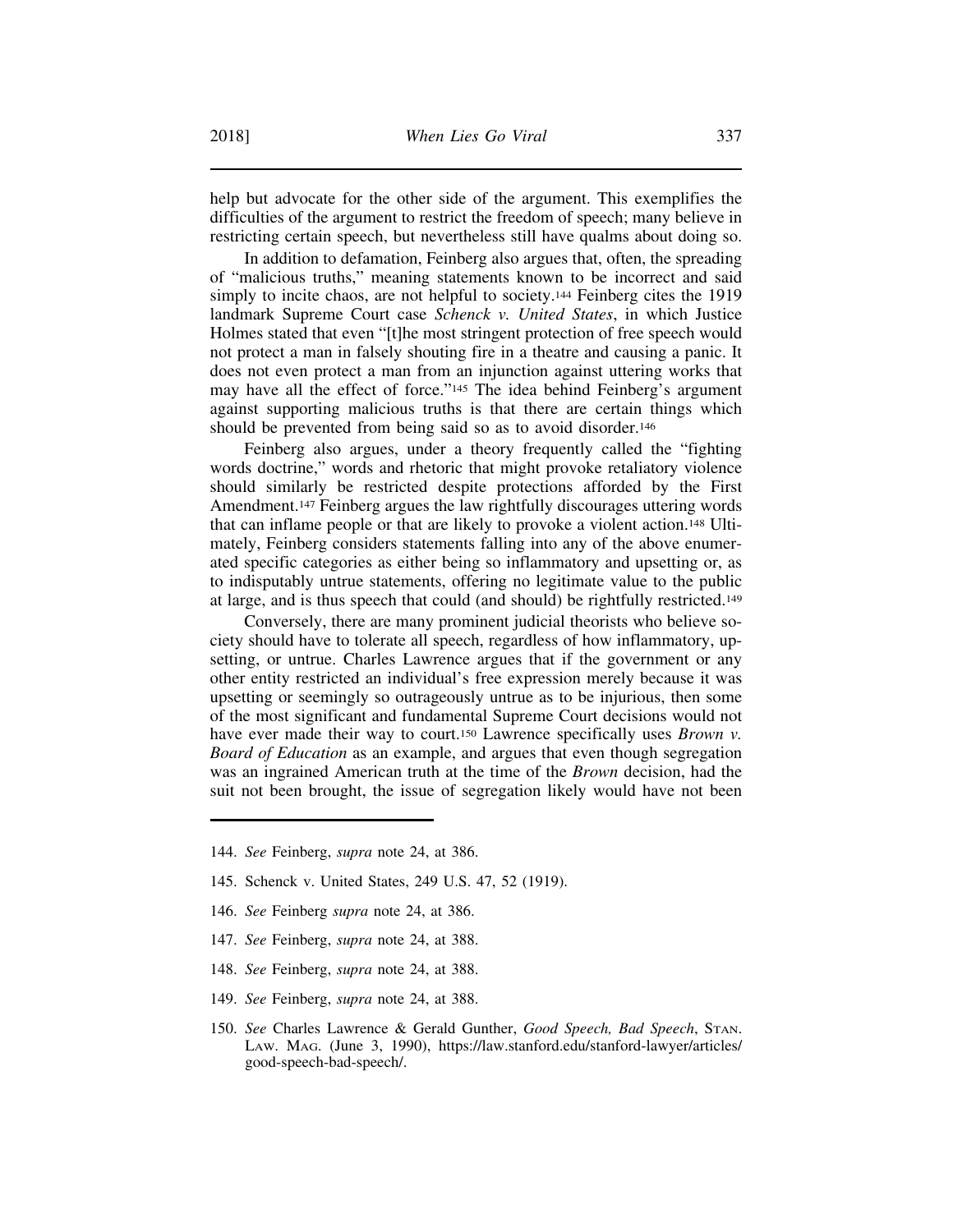challenged, and thus, the change and betterment to society resulting from the decision would not have occurred.151

With that said, Lawrence does make the explicit point that some hate speech is either so racist or so otherwise hostile that it should be restricted simply for being the epitome of speech that serves no legitimate purpose or function and makes no legitimate point.152 He explains that the First Amendment should be used for the promotion of truth.153 He also states speech conveyed with the sole intention of hostility does not communicate ideas but is rather used merely to produce injury.154 He further argues speech meant to hurt and not to inform or create dialogue could have the effect of inhibiting the discovery of truth.155

Ultimately, the question comes down to whether certain speech which is meant to solely hurt is still validly protected by the First Amendment. It has long been debated whether there is an advantage to having false information out in the public domain.156 While the theorists above seem to agree information that is strictly injurious and provides little other benefit should not be allowed, there is still a lingering question regarding whether having bad information helps the public discern what is right versus wrong and true versus false.157

This perplexing question is especially critical when considering the legitimate proof that inaccurate and unverified information is harming the public in various ways, including influencing national presidential elections.158 Under such circumstances, it is essential to explore the parameters of the responsibilities mentioned above. It is important to consider the extent of the language allowed on these social media and internet platforms, as well as the appropriate limits to censoring the content, news, and information posted by active and loyal users of these sites. The ultimate issue is determining just how explicitly inaccurate or injurious the content, news, and information can be before it should be properly and constitutionally regulated or censored.159 A lack of consensus among the general public, combined with the absence of

- 151. *See id.*
- 152. *See id.*
- 153. *See id.*
- 154. *See id.*
- 155. *See id.*
- 156. *See* Feinberg, *supra* note 24, at 380–81.
- 157. *See* Feinberg, *supra* note 24, at 394.
- 158. *See* Masha Gessen, *Russian Interference in the 2016 Election: A Cacophony, Not a Conspiracy*, THE NEW YORKER (Nov. 3, 2017), https://www.newyorker .com/news/our-columnists/russian-interference-in-the-2016-election-a-cacopho ny-not-a-conspiracy.
- 159. *See* Sherif Elsayed-Ali, *Commentary: How to Stop Social Media from Supercharging Hate Speech*, REUTERS (Feb. 23, 2018), https://www.reuters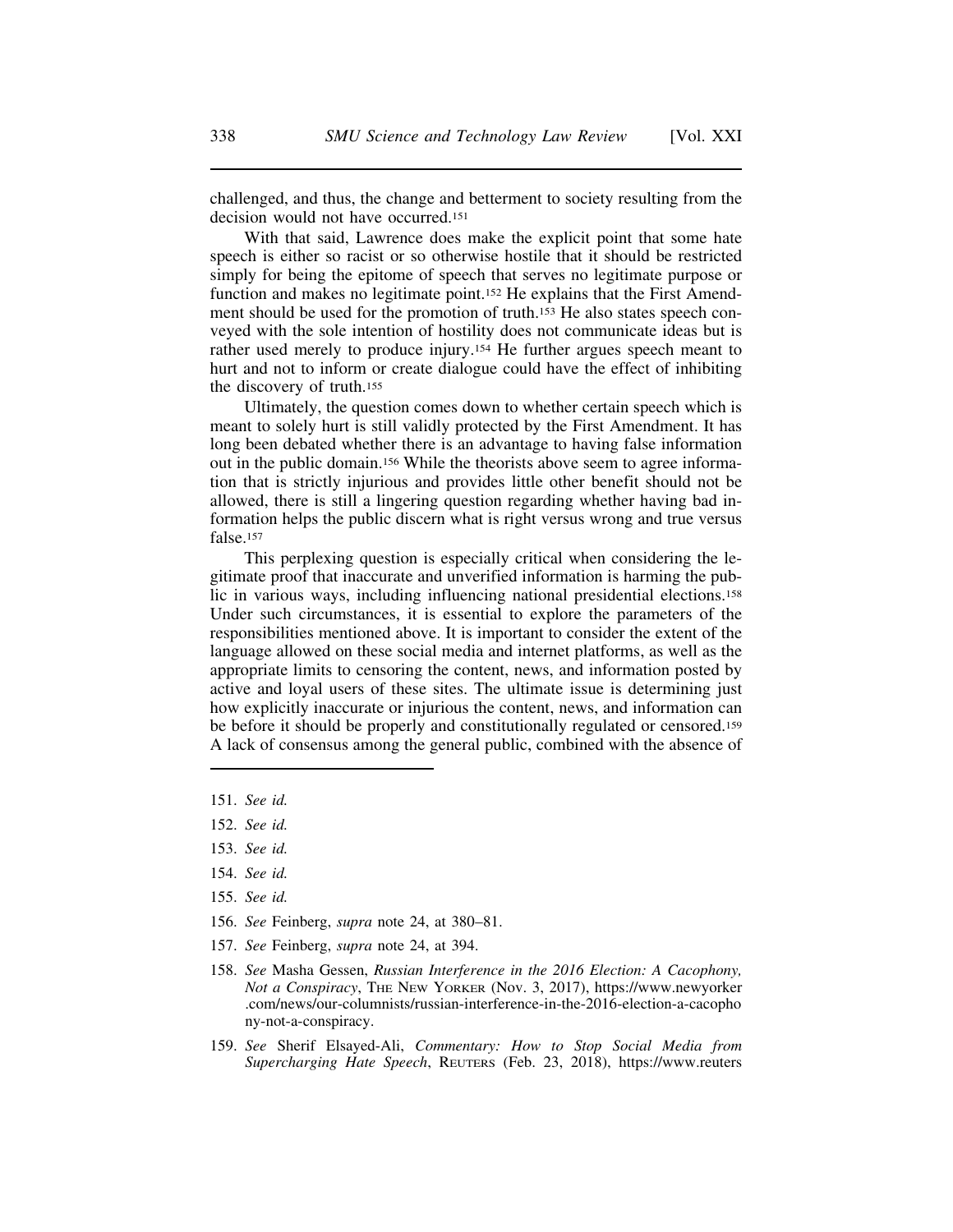any legal guidance, leaves social media and internet companies to create their own policies regarding fake news and censorship.

#### **D. The Final Answer**

Social media platforms walk a fine line regarding what content, news, and information they can restrict and how they can properly and constitutionally do so.160 Courts have opined that "a social media platform amplifies the distribution of the speaker's message—which favors . . . free speech interests—but also increases the potential, in some cases exponentially, for . . . disruption."161 The analysis gets even more challenging when considering how free speech affects American citizens. While there are certain ideas that can be legitimately restricted because they are indisputably considered to incite violence or be generally offensive, the majority of the content posted and promoted on social media sites constitute, the legitimate thoughts and feelings of the public.162 And, while those ideas might be offensive to some, it is important to recognize they often represent another person's truth.163 Further, the expression of those truths forms the foundation of a democratic, open society.164

The ability to express unpopular feelings in the face of oppression or conflict, or in the face of the people in power, is a fundamental pillar of the freedom upon which the United States was built and prides itself.165 To restrict the speech of one initiates a slippery slope which could result in a larger restriction on many.166 Nevertheless, social media sites have been used, in the past years more than ever, to "promote hateful rhetoric, to control . . . citizens, and to silence any opposition."167 Thus, despite the difficulties, criticism, and backlash social media companies might face, they have a responsibility to monitor the content posted and promoted on their sites.168 The following section analyzes and provides a suggestion regarding the most effective and least restrictive ways to do so.

- 162. *See* Elsayed-Ali, *supra* note 159.
- 163. *See* Elsayed-Ali, *supra* note 159.
- 164. *See* Elsayed-Ali, *supra* note 159.
- 165. *See* Elsayed-Ali, *supra* note 159.
- 166. *See* Elsayed-Ali, *supra* note 159.
- 167. *See* Elsayed-Ali, *supra* note 159.
- 168. *See* Elsayed-Ali, *supra* note 159.

<sup>.</sup>com/article/us-elsayedali-hatespeech-commentary/commentary-how-to-stopsocial-media-from-supercharging-hate-speech-idUSKCN1G72UU.

<sup>160.</sup> *See id.*

<sup>161.</sup> Liverman v. City of Petersburg, 844 F.3d 400, 407 (4th Cir. 2016).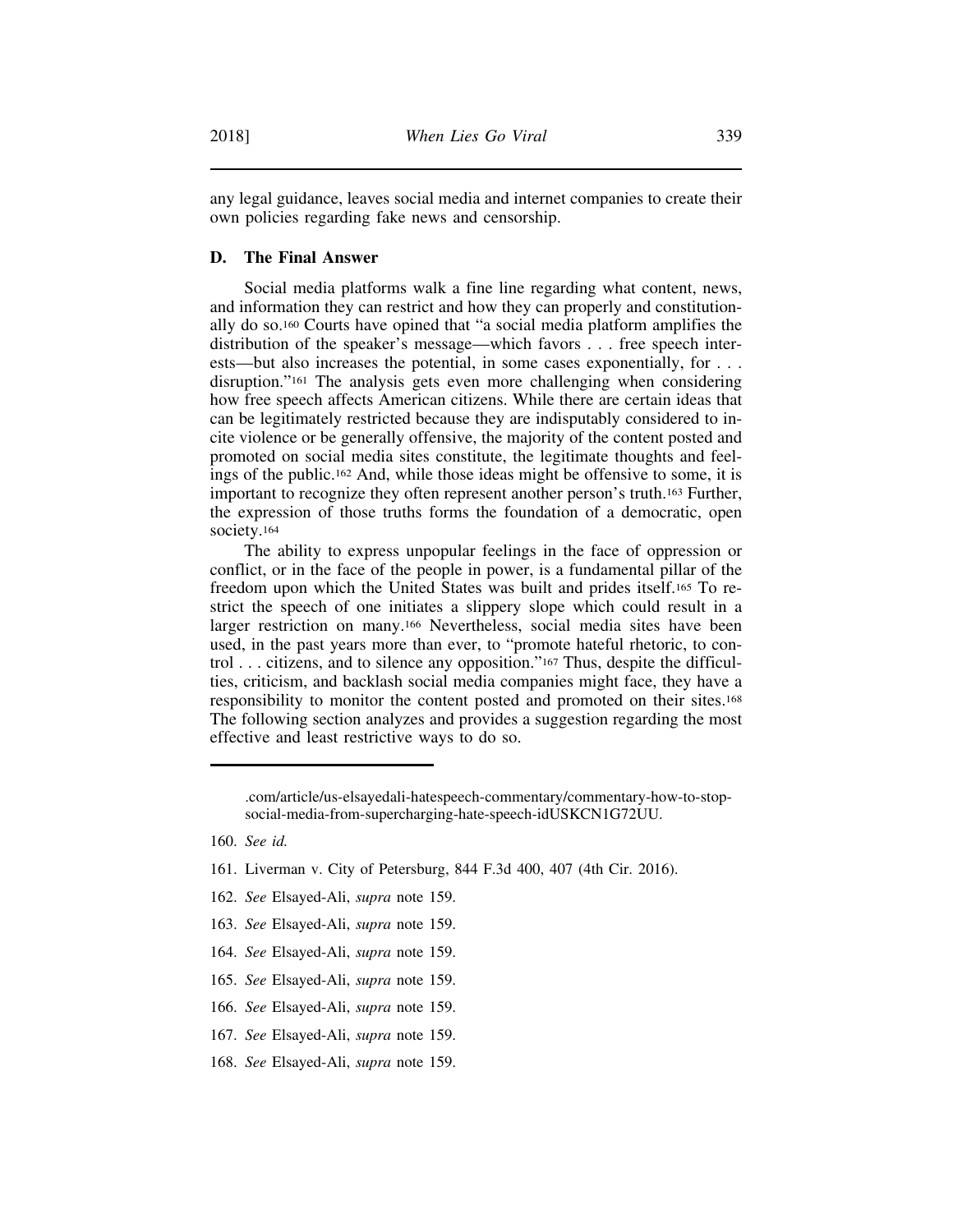#### **V. CONFRONTING AND HANDLING THE PROBLEM**

As exemplified in this Comment, the reach of social media platforms has increased significantly in recent years. The far-reaching influence of these social media platforms dictates new responsibilities, duties, ethical and moral obligations, and creates novel challenges.169 Specifically, social media sites must learn how to balance the freedom of expression with the ability to monitor and restrict the content, news, and information posted on their sites.170 Social media platforms must realize they have an absolute duty to both American citizens and users around the world to promote accurate information, to restrict hateful and hostile ideas that might incite violence, and to be responsible for the content promoted on its platforms.

Social networks are faced with a catch-22.171 As exemplified above, there is incredible resistance coming with attempts to restrict any form of expression. However, social media companies have also faced criticism for not adequately monitoring the information posted on their sites which causes them to function as a vehicle for the dissemination of fake news.172 So what is the best solution for social media platforms? And how should they handle this issue to satisfy both proponents of regulation and proponents of free speech? The rest of this section will explore suggestions to confront this difficult balancing act.

#### **A. Monitoring Users**

Social media platforms should start by ensuring that the users creating the profiles are actual human beings. Social media sites often allow users to have multiple profiles.<sup>173</sup> In doing so, social media sites are essentially allowing users to abuse its platforms by allowing anyone to create accounts for "bots" or use multiple accounts to amplify their messages.174 This phenomenon is exemplified by Facebook's recent reveal that there are an estimated

- 169. *See* Elsayed-Ali, *supra* note 159.
- 170. *See* Elsayed-Ali, *supra* note 159.
- 171. *See* Elsayed-Ali, *supra* note 159.
- 172. *See* David Schaper, *Are Social Media Sites Doing Enough to Combat Rumors and False News?*, NAT'L PUB. RADIO (Oct. 29, 2017), https://www.npr.org/ 2017/10/29/560569373/are-social-media-sites-doing-enough-to-combat-rumors-and-false-news.
- 173. *See generally How to Manage Multiple Accounts*, TWITTER, https://help.twitter .com/en/managing-your-account/managing-multiple-twitter-accounts (last visited Mar. 15, 2018); *see also Can I Create Multiple Accounts?*, FACEBOOK, https://www.facebook.com/help/975828035803295?helpref=uf\_permalink (last visited Dec. 29, 2018) (instructing users on "using your profile to represent something other than yourself").
- 174. *See The Top 20 Valuable Facebook Statistics*, ZEPHORIA, https://zephoria.com/ top-15-valuable-facebook-statistics/ (last visited Feb. 5, 2019).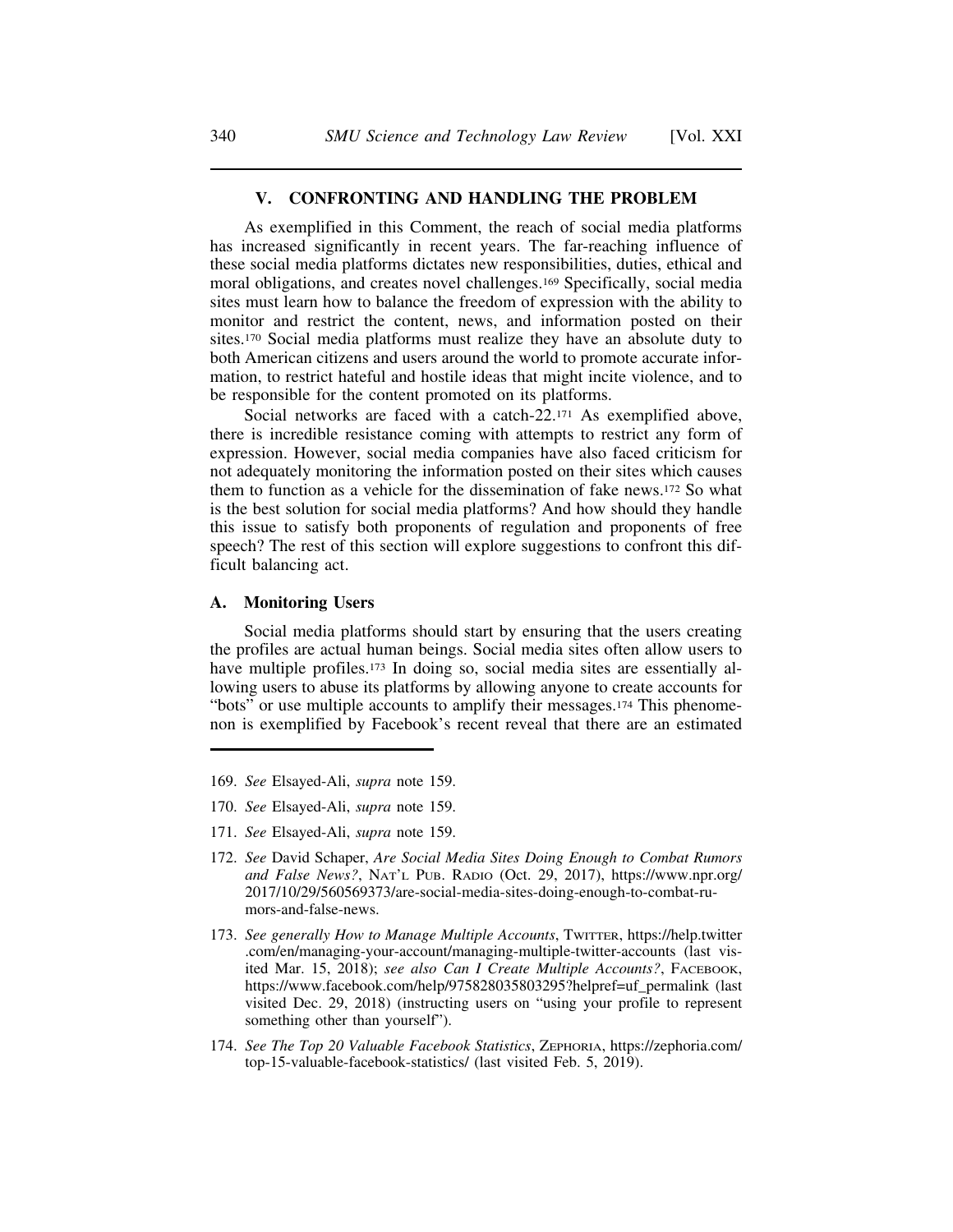eighty-three million fake profiles on Facebook.175 Requiring social networks to verify its users would prevent this abuse.

In addition, allowing users to maintain multiple profiles ultimately gives them the ability to separate their public persona from their private one. In so doing, individuals can completely disassociate views and opinions they might hold privately from the views they convey publicly. Specifically, in maintaining multiple, distinct profiles on social media platforms, individuals can create one account publicly portraying an image of themselves which they prefer but also allows for them to post ideas on a separate, more private, or unaffiliated account, allowing them to speak their mind with no repercussions.

While the public persona connected to a person's public profile (the profile chosen by the user to be viewable by all) might reflect accepted societal views, the alternate profiles disassociated with the user's public persona allow users to remain somewhat anonymous. Thus, users are allowed to post whatever opinions or ideas they desire regardless of how opinionated or inflammatory. While this could potentially be helpful for individuals seeking support in online groups and who would like to remain anonymous for legitimate reasons, it also allows individuals posting hostile or hateful speech to similarly remain anonymous and escape being held responsible for the ideas and rhetoric they promote online.

Further, allowing this kind of unaccountability for posts that might be hateful or hostile can have additional significant consequences. For example, many anonymous users promoting hateful views could unite under their aliases and unaffiliated personas to form hate groups. It could additionally allow for the promotion, and even rise, of anonymous figures who promote radical and inflammatory information and opinions. However, by allowing users to maintain only one profile, social media platforms could hold users accountable for the content they post. Users will likely be less willing to promote views and ideas that are hostile, hateful, or socially unacceptable if they know they will be publicly associated with those views. This alone could prevent a substantial amount of hateful speech from occurring simply by deterring it through holding those with hateful views accountable.

Some might oppose this view and advocate for the ability to speak and express ideas anonymously. Opponents to this idea might argue anonymity online also has significant benefits to users who might need to remain anonymous for reasons legitimately in their interest. This is a valid point. There are certainly forums in which people should be able to express their ideas, opinions, and feelings anonymously. There are people who might suffer from very personal issues which are best handled when a person can hide their identities from the public at large through an alias or alternate persona. However, with the advancement of technology, there are surely ways in which a person could join a group anonymously while still maintaining only a single profile.

<sup>175.</sup> *See id.*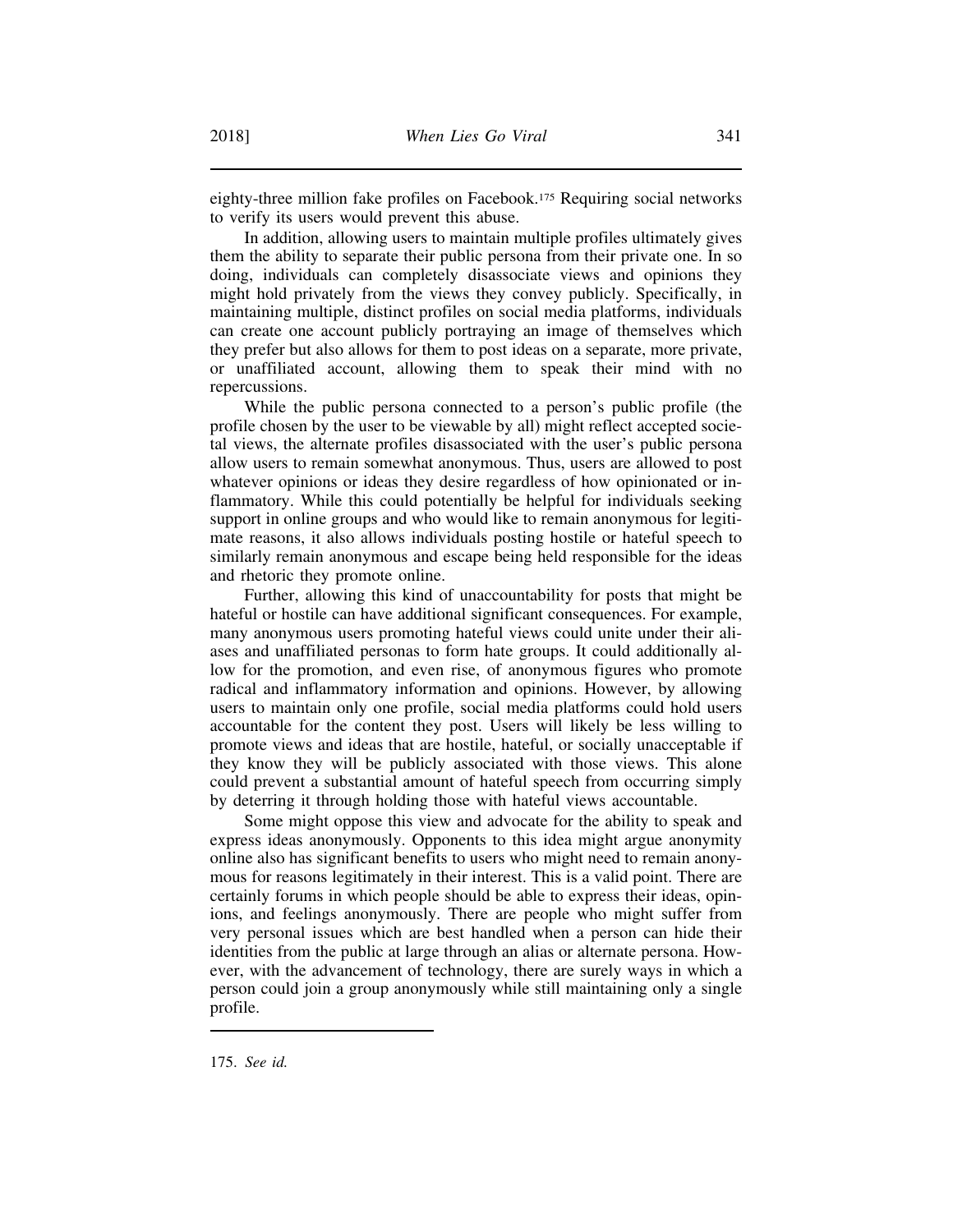Social media platforms, with ever-developing algorithms and coding advancements, should be tasked with creating a safe way for users to create or be assigned usernames which protect their identities when joining certain groups. Certain types of groups, such as support groups, should allow anonymity, and social media sites and platforms should be responsible for facilitating a safe way for users to participate anonymously in these groups. However, social media sites should similarly have the ability to monitor these groups and the happenings within each group. Sites and platforms should monitor what the groups are being used for: support groups should be monitored to ensure anonymity and support purposes, and groups promoting hateful and hostile ideas and rhetoric should be monitored to prevent the incitement of violence.

While many may argue that even those who participate in the promotion of hate speech should be afforded the protections of the First Amendment as well as anonymity in promoting their ideas, the two arguments are somewhat contradictory; it seems entirely unproductive to fight to protect the right to freely express ideas with which you are not willing to personally associate. It is one thing to want to remain anonymous in seeking support for issues with which one needs legitimate help, especially in instances where one might not yet be ready to handle the response they might receive from their community. It is another thing entirely to protect those who are using a separate persona to promote hate and to commune and organize with others with similar hateful ideas and opinions. Forcing people to maintain only one profile, and thus holding them accountable for their posts and opinions, will subsequently encourage people to still share their ideas and personal views but to do so without promoting violence. In implementing this idea, social media platforms should use the resources available to ensure that users are creating and maintaining only one profile and that the individuals behind each profile are actually people, rather than governmental entities, bots, hackers, or those using multiple profiles solely to reach larger audiences for injurious reasons.

#### **B. Monitoring Groups**

In addition to a formal strategy for filtering out users with multiple profiles, I would suggest that social media platforms similarly have a function for filtering groups created on their sites. Many social media sites allow for the creation of "groups" which generally consist of individual users who come together to discuss a certain topic.176 While these groups often serve as support systems for individual users or constitute a healthy discussion board, they also have the potential to be a main source of hateful and hostile speech

<sup>176.</sup> *See generally How Does Facebook Suggest Groups For Me to Join?*, FACE-BOOK, https://www.facebook.com/help/1210322209008185/?helpref=hc\_fnav (last visited Feb. 5, 2019) (explaining that Facebook suggests groups a certain individual user might like based on various factors such as pages the user has liked, groups the user's friends have joined, and groups similar to other groups the user has joined).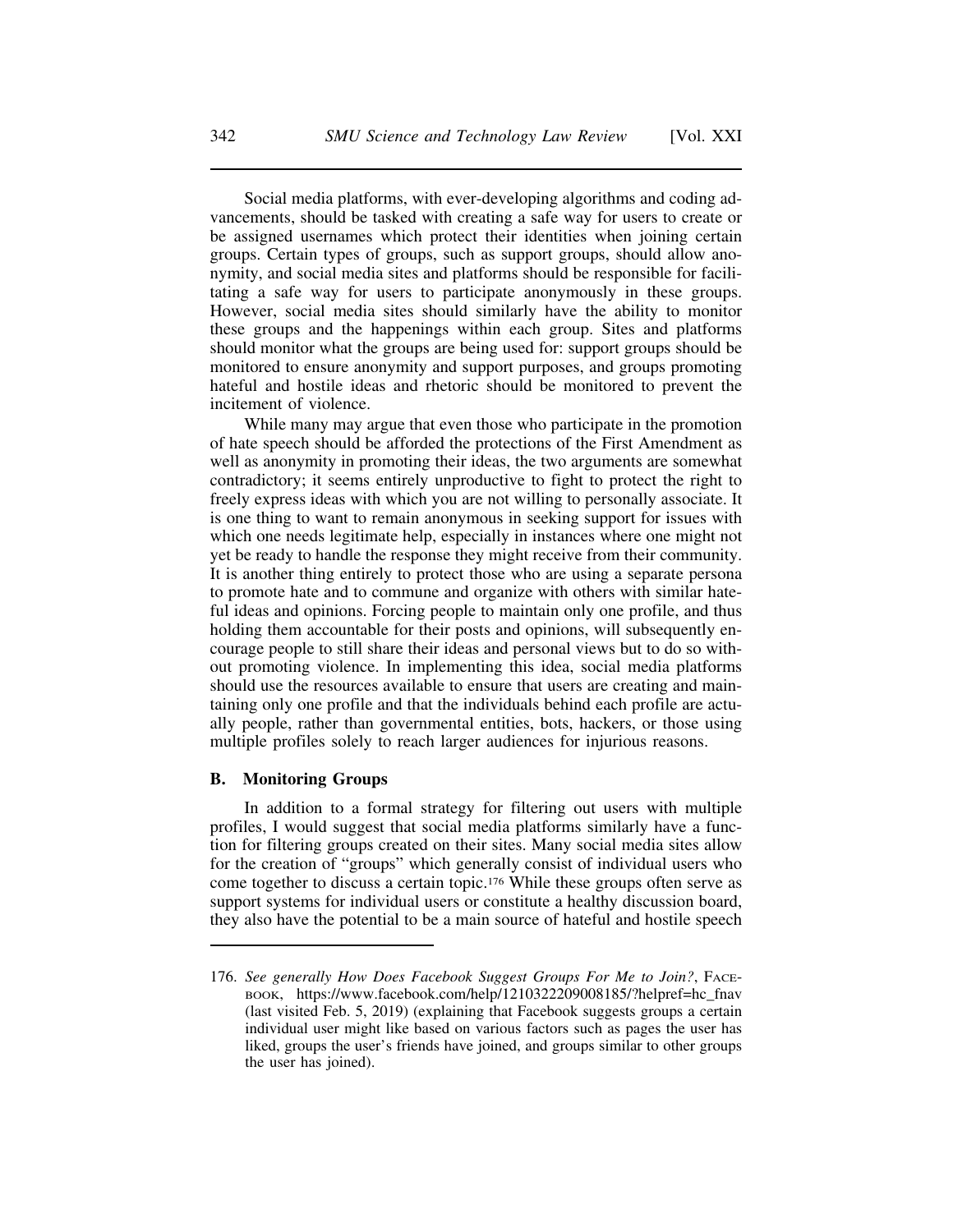or false and inaccurate information.177 Accordingly, social media sites have a responsibility to implement a monitoring or filtering system identifying specific groups which may pose problems, frequently promote hateful and hostile ideas, or post materials that could incite violence.178 The advancement of technology has certainly made available resources which social media platforms could utilize to find certain groups or community-targeted pages that might raise problems.

Monitoring online groups would also allow social networks to identify individuals posting hateful ideas or false information. Assuming those who post strongly-opinionated material online surround themselves with other like-minded individuals and users,<sup>179</sup> online groups likely will identify more people with similar beliefs. In the case of users who hold hateful and hostile ideas, this feature would be especially beneficial in providing the site or platform with the opportunity to ensure that the user's hostile or hateful beliefs are not substantiated or furthered by fake news. Specifically, sites can ensure the algorithms which determine what content to promote on a user's feed are not promoting the continuation of the user's hateful beliefs.

If preventing the use of certain groups or group pages is impractical or even impossible, social media sites should still be responsible for warning about any biased or potentially inaccurate content that could be posted on such pages, and this content should raise red flags to the site. Groups tending to promote strong feelings regarding a controversial topic might be spreading misinformation from unreliable sources, knowingly or not. Misinformation and fake news are exactly what social media companies have the ability and responsibility to filter out and prevent from being spread.

Alternatively, a strategy for social media companies to filter through accurate content, news, and information and to distinguish it from fake news might be to identify sources that are generally considered reliable. Many social media companies identify and verify the personal, online accounts of high-profile individuals and celebrities. These companies could easily do the same for reliable news sources. In practice, this would mean articles written and/or posted by trustworthy publications such as *The New York Times*, *The Huffington Post*, academic journals, or other reliable and unbiased news sites would be designated in some way as a dependable source. The lack of such designation would subsequently alert people to the possibility of inaccurate, biased, or false information contained in any given post. If unable to effectively sort through information and to filter out unreliable sources and arti-

<sup>177.</sup> *See Hate on Social Media*, SAFEHOME.ORG, https://www.safehome.org/resources/hate-on-social-media/ (last visited Mar. 17, 2018).

<sup>178.</sup> *See* Elsayed-Ali, *supra* note 159.

<sup>179.</sup> *See Definition of Groupthink*, MERRIAM-WEBSTER DICTIONARY, https://www .merriam-webster.com/dictionary/groupthink (last visited Feb. 5, 2019) ("A pattern of thought characterized by self-deception, forced manufacture of consent, and conformity to group values and ethics.").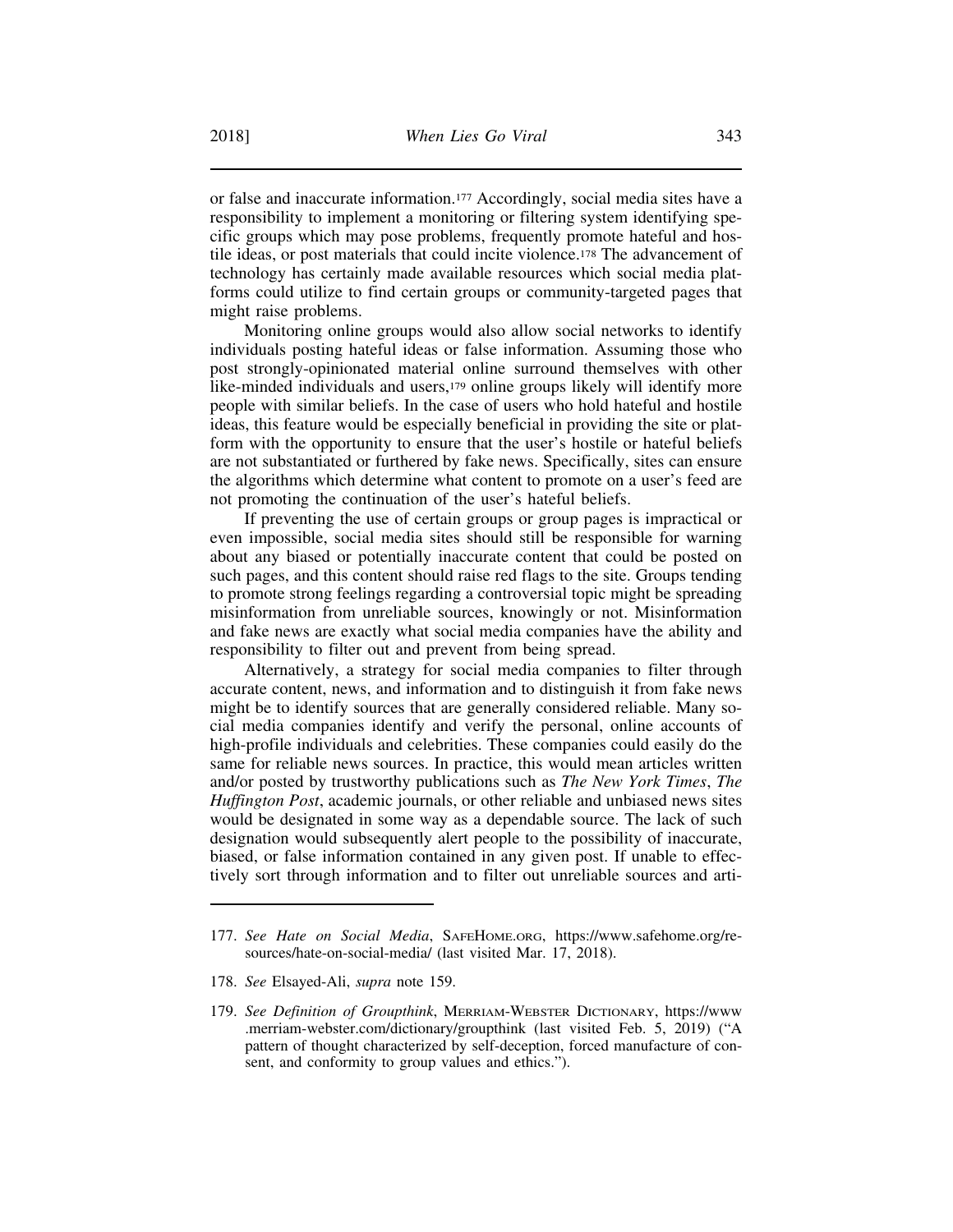cles, then social media platforms have, at the least, the duty to warn readers and users about the possibility of misinformation.

#### **C. Monitoring Information**

In accordance with the sentiments of Justice Holmes in his opinion stated above,180 individuals should not be allowed to knowingly and maliciously promote false or inaccurate information. Thus, social media platforms have a responsibility to filter through the content posted on their sites and remove any false content, news, and information.181 While this may be a burdensome and laborious task to impose on social media platforms, it is, nonetheless, entirely necessary. Because social media platforms are responsible for promoting ideas on a scale far larger than what people would normally have access to, these companies also have a duty to ensure the information being promoted has at least some modicum of merit.182 Despite the arguments from the theorists cited above which consider the advantages and benefits of exposure to clearly inaccurate information, knowingly promoting false information on such a wide scale, or not caring about the accuracy of the information being disseminated, is a violation of an ethical duty that all social media platforms have to the public.

While this duty might not have been as prevalent when these platforms were initially created, with the growth and increased use of these sites and platforms, and with the reach and number of users who rely on the information distributed on these sites and platforms, it is entirely fair to hold social media platforms responsible for the information its sites promote.183 This kind of regulation can take many forms. Social media companies might employ a formal fact-checker to verify the content being posted. They might utilize the above strategy of identifying and verifying consistently reliable news sources. Alternatively, social networks could develop automated systems for identifying extreme headlines or certain sources that are consistently unreliable. Whatever the strategy, social media companies absolutely have the responsibility to use their resources to implement some sort of regulating or monitoring system which prevents the dissemination of blatantly false or inaccurate information.

#### **VI. CONCLUSION**

The increased use of technology in society today has allowed for the creation of platforms that reach more individuals than ever before.184 People

183. *See* Elsayed-Ali, *supra* note 159.

<sup>180.</sup> Schenck v. United States, 249 U.S. 47, 52 (1919).

<sup>181.</sup> *See* Schaper, *supra* note 172.

<sup>182.</sup> *See* Schaper, *supra* note 172.

<sup>184.</sup> *See Social Media Statistics and Facts*, STATISTA, https://www.statista.com/topics/1164/social-networks/ (last visited Mar. 3, 2019).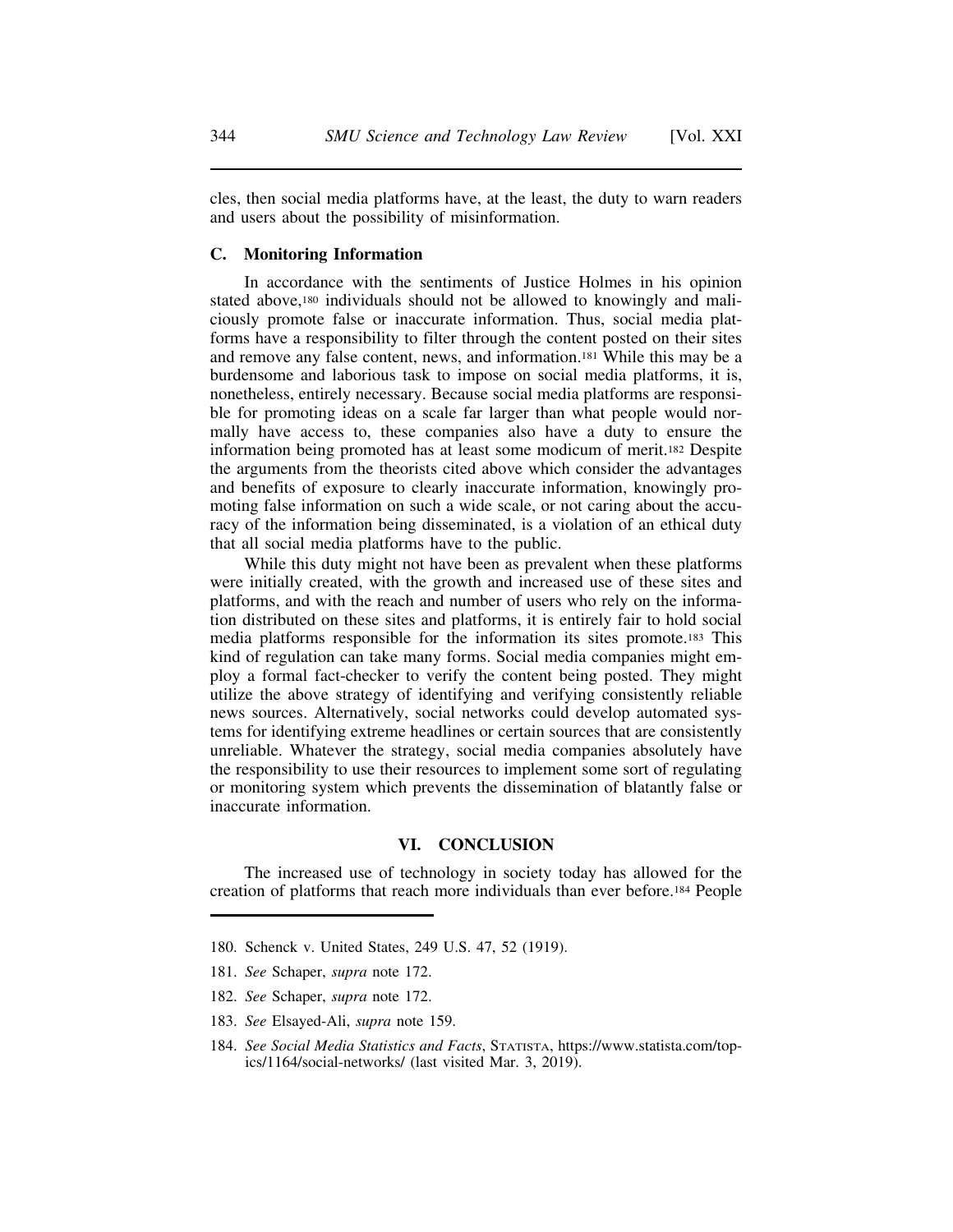can connect to others in different countries through social media sites that are used daily by a significant percentage of the world's population.185 With the number of different social media platforms available to users and consumers today, and with the numerous types and forms of technologies that consumers and users can use to access these social media platforms, the prevalence of these platforms is only projected to grow.186

While the increased use of social media has hugely beneficial implications for the platforms themselves and for technology generally, the consequences that accompany the changes in the use of any technology must be considered and dealt with appropriately. As recent events have shown, social media platforms specifically have been used for both beneficial and detrimental purposes.187 A fundamental function of these social media platforms, which has been highlighted through the increased use of these various platforms, is that the messages people convey on these sites and platforms, and the information posted, have a significant reach.188

Unfortunately, this particular function of these sites has been used to spread hateful rhetoric and blatantly false news and information.189 The negative consequences resulting from the spread of this hateful and inaccurate information have caused society to hold social media platforms responsible for this dissemination of misinformation<sup>190</sup> and have, subsequently, placed a duty on social media platforms to filter the information and messages being expressed and promoted on their sites.191 Though at first glance, this responsibility may appear to place an undue burden on social networks, in reality, there are many means for these companies to reasonably monitor the content on their sites.192 Whether social media companies choose to regulate the information, the sources, or the users themselves, these companies have a responsibility to ensure they are not promoting hateful speech or fake news.<sup>193</sup> For that reason, this Comment suggests social media platforms implement some sort of filtering function to monitor the content being posted by their users.

- 187. Schaper, *supra* note 172.
- 188. *Social Media Statistics and Facts*, *supra* note 184.
- 189. Schaper, *supra* note 172.
- 190. Schaper, *supra* note 172.
- 191. Sarah T. Roberts, *Social Media's Silent Filter*, THE ATLANTIC (Mar. 8, 2017), https://www.theatlantic.com/technology/archive/2017/03/commercial-contentmoderation/518796/.
- 192. *See id.*
- 193. *See* Elsayed-Ali, *supra* note 159.

<sup>185.</sup> *See id.*

<sup>186.</sup> *Id.*